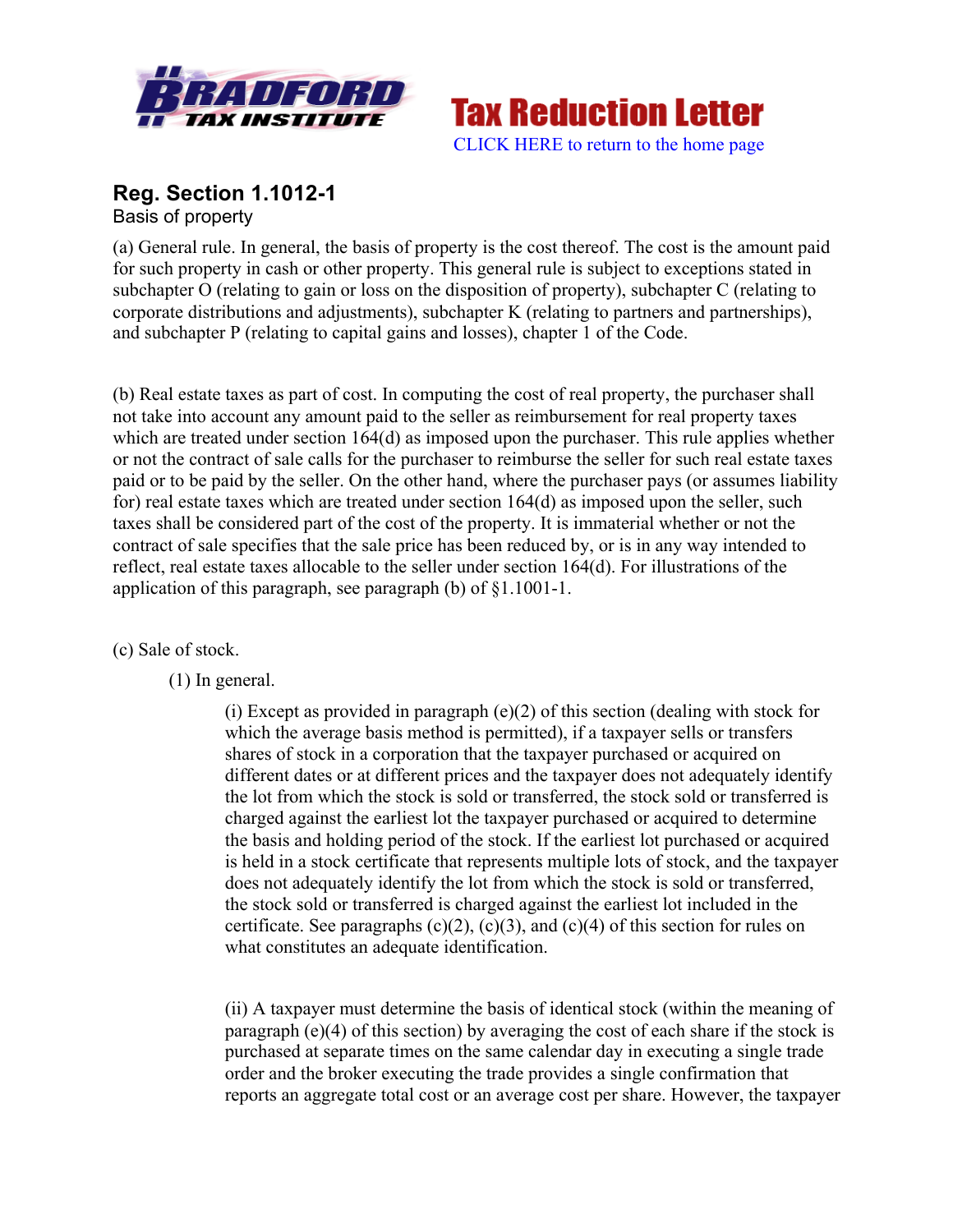may determine the basis of the stock by the actual cost per share if the taxpayer notifies the broker in writing of this intent. The taxpayer must notify the broker by the earlier of the date of the sale of any of the stock for which the taxpayer received the confirmation or one year after the date of the confirmation. A broker may extend the one-year period but the taxpayer must notify the broker no later than the date of sale of any of the stock.

(2)Identification of stock. An adequate identification is made if it is shown that certificates representing shares of stock from a lot which was purchased or acquired on a certain date or for a certain price were delivered to the taxpayer's transferee. Except as otherwise provided in subparagraph (3) or (4) of this paragraph, such stock certificates delivered to the transferee constitute the stock sold or transferred by the taxpayer. Thus, unless the requirements of subparagraph (3) or (4) of this paragraph are met, the stock sold or transferred is charged to the lot to which the certificates delivered to the transferee belong, whether or not the taxpayer intends, or instructs his broker or other agent, to sell or transfer stock from a lot purchased or acquired on a different date or for a different price.

(3)Identification on confirmation document.

(i) Where the stock is left in the custody of a broker or other agent, an adequate identification is made if-

(a) At the time of the sale or transfer, the taxpayer specifies to such broker or other agent having custody of the stock the particular stock to be sold or transferred, and

(b) Within a reasonable time thereafter, confirmation of such specification is set forth in a written document from such broker or other agent. Stock identified pursuant to this subdivision is the stock sold or transferred by the taxpayer, even though stock certificates from a different lot are delivered to the taxpayer's transferee.

(ii) Where a single stock certificate represents stock from different lots, where such certificate is held by the taxpayer rather than his broker or other agent, and where the taxpayer sells a part of the stock represented by such certificate through a broker or other agent, an adequate identification is made if-

(a) At the time of the delivery of the certificate to the broker or other agent, the taxpayer specifies to such broker or other agent the particular stock to be sold or transferred, and

(b) Within a reasonable time thereafter, confirmation of such specification is set forth in a written document from such broker or agent.

Where part of the stock represented by a single certificate is sold or transferred directly by the taxpayer to the purchaser or transferee instead of through a broker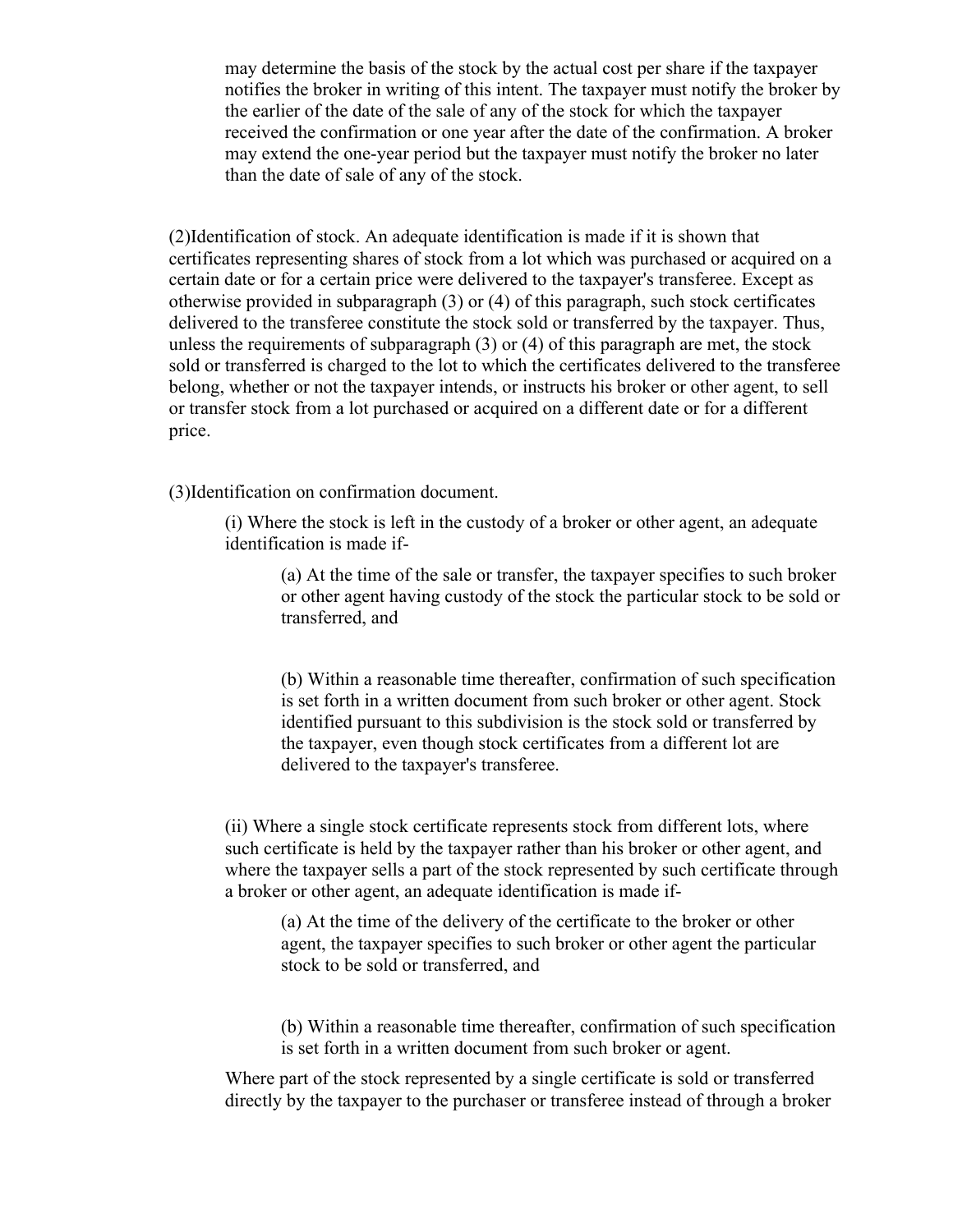or other agent, an adequate identification is made if the taxpayer maintains a written record of the particular stock which he intended to sell or transfer.

(4)Stock held by a trustee, executor, or administrator.

(i) A trustee or executor or administrator of an estate holding stock (not left in the custody of a broker) makes an adequate identification if the trustee, executor, or administrator-

(a) Specifies in writing in the books and records of the trust or estate the particular stock to be sold, transferred, or distributed;

(b) In the case of a distribution, furnishes the distributee with a written document identifying the particular stock distributed; and

(c) In the case of a sale or transfer through a broker or other agent, specifies to the broker or agent the particular stock to be sold or transferred, and within a reasonable time thereafter the broker or agent confirms the specification in a written document.

(ii) The stock the trust or estate identifies under paragraph  $(c)(4)(i)$  of this section is the stock treated as sold, transferred, or distributed, even if the trustee, executor, or administrator delivers stock certificates from a different lot.

(5)Subsequent sales. If stock identified under subparagraph (3) or (4) of this paragraph as belonging to a particular lot is sold, transferred, or distributed, the stock so identified shall be deemed to have been sold, transferred, or distributed, and such sale, transfer, or distribution will be taken into consideration in identifying the taxpayer's remaining stock for purposes of subsequent sales, transfers, or distributions.

(6)Bonds. Paragraphs (1) through (5), (8), and (9) of this section apply to the sale or transfer of bonds.

(7)Book-entry securities.

(i) In applying the provisions of subparagraph  $(3)(i)(a)$  of this paragraph in the case of a sale or transfer of a book-entry security (as defined in subdivision (iii)(a) of this subparagraph) which is made after December 31, 1970, pursuant to a written instruction by the taxpayer, a specification by the taxpayer of the unique lot number which he has assigned to the lot which contains the securities being sold or transferred shall constitute specification as required by such subparagraph. The specification of the lot number shall be made either-

(a) In such written instruction, or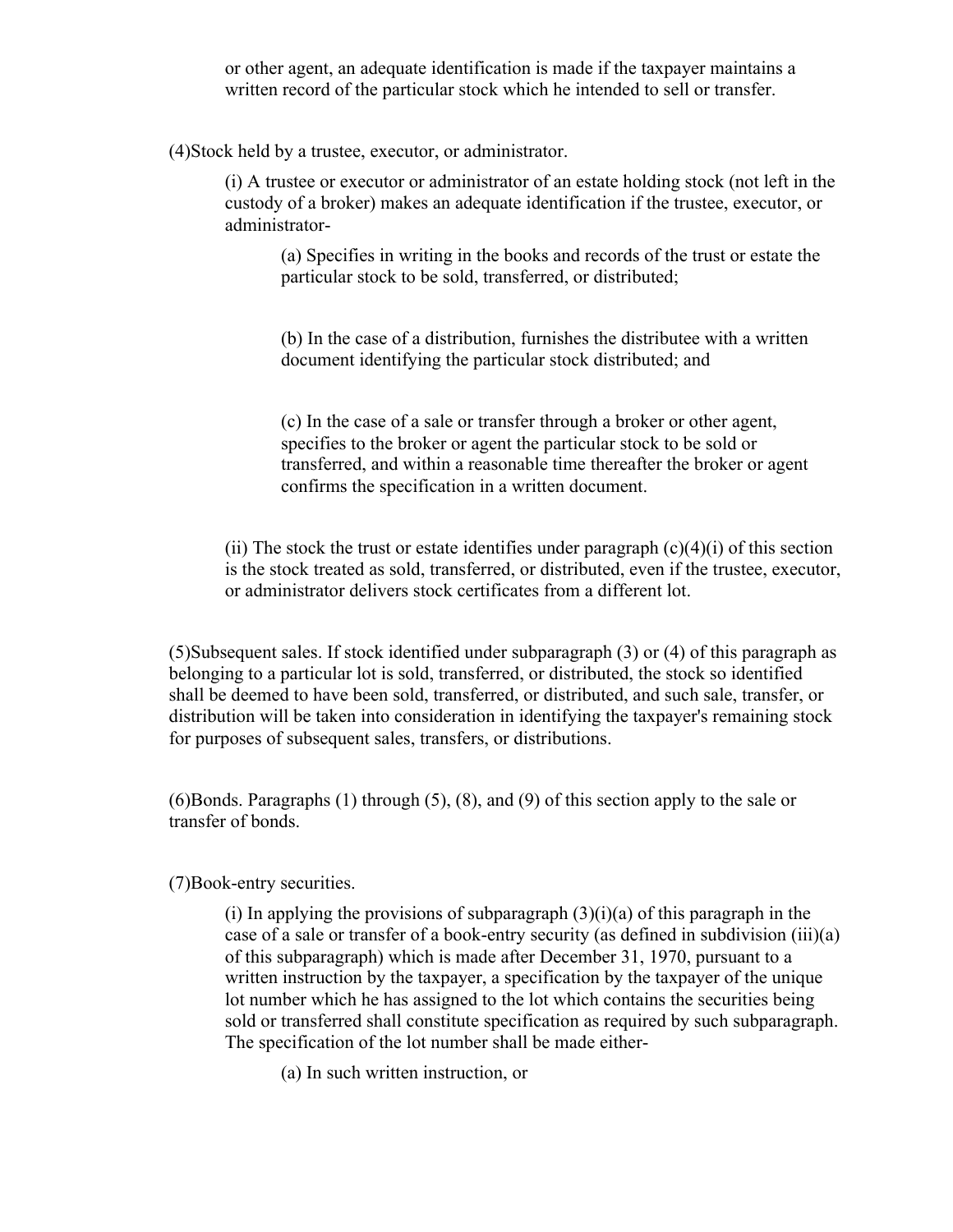(b) In the case of a taxpayer in whose name the book entry by the Reserve Bank is made, in a list of lot numbers with respect to all book-entry securities on the books of the Reserve Bank sold or transferred on that date by the taxpayer, provided such list is mailed to or received by the Reserve Bank on or before the Reserve Bank's next business day.

This subdivision shall apply only if the taxpayer assigns lot numbers in numerical sequence to successive purchases of securities of the same loan title (series) and maturity date, except that securities of the same loan title (series) and maturity date which are purchased at the same price on the same date may be included within the same lot.

(ii) In applying paragraph  $(c)(3)(i)(b)$  of this section to a sale or transfer of a book-entry security pursuant to a taxpayer's written instruction, a confirmation is made by furnishing to the taxpayer a written advice of transaction from the Reserve Bank or other person through whom the taxpayer sells or transfers the securities. The confirmation document must describe the securities and specify the date of the transaction and amount of securities sold or transferred.

(iii) For purposes of this paragraph  $(c)(7)$ :

(a) The term book-entry security means a transferable Treasury bond, note, certificate of indebtedness, or bill issued under the Second Liberty Bond Act (31 U.S.C. 774(2)), as amended, or other security of the United States (as defined in paragraph  $(c)(7)(iii)(b)$  of this section) in the form of an entry made as prescribed in 31 CFR Part 306, or other comparable Federal regulations, on the records of a Reserve Bank.

(b) The term "other security of the United States" means a bond, note, certificate of indebtedness, bill, debenture, or similar obligation which is subject to the provisions of 31 CFR Part 306 or other comparable Federal regulations and which is issued by (1) any department or agency of the Government of the United States, or (2) the Federal National Mortgage Association, the Federal Home Loan Banks, the Federal Home Loan Mortgage Corporation, the Federal Land Banks, the Federal Intermediate Credit Banks, the Banks for Cooperatives, or the Tennessee Valley Authority;

(c) The term "serially-numbered advice of transaction" means the confirmation (prescribed in 31 CFR 306.116) issued by the Reserve Bank which is identifiable by a unique number and indicates that a particular written instruction to the Reserve Bank with respect to the deposit or withdrawal of a specified book entry security (or securities) has been executed; and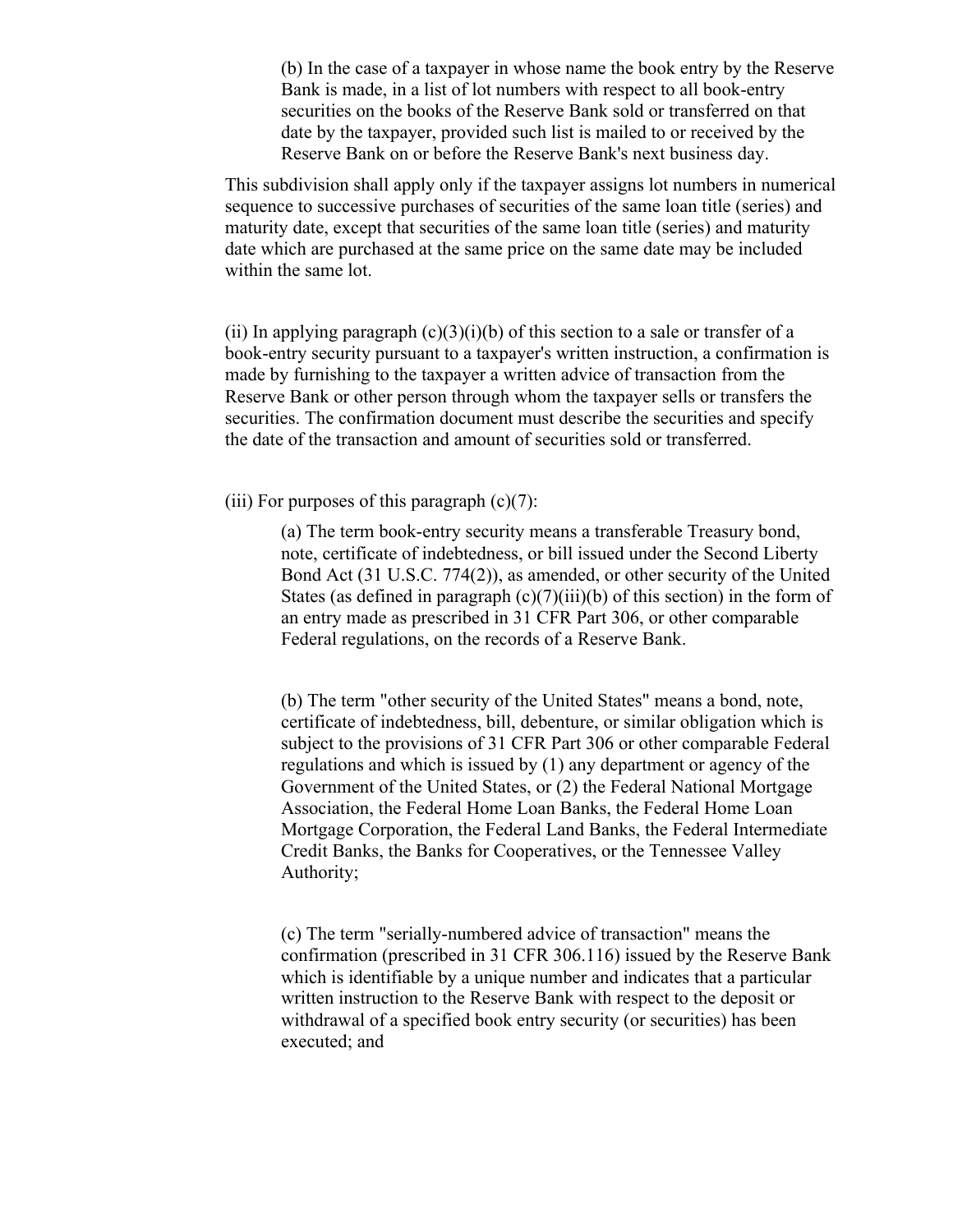(d) The term "Reserve Bank" means a Federal Reserve Bank and its branches acting as Fiscal Agent of the United States.

(8)Time for making identification. For purposes of this paragraph (c), an adequate identification of stock is made at the time of sale, transfer, delivery, or distribution if the identification is made no later than the earlier of the settlement date or the time for settlement required by Rule 15c6-1 under the Securities Exchange Act of 1934, 17 CFR 240.15c6-1 (or its successor). A standing order or instruction for the specific identification of stock is treated as an adequate identification made at the time of sale, transfer, delivery, or distribution.

(9)Method of writing.

(i) A written confirmation, record, document, instruction, notification, or advice includes a writing in electronic format.

(ii) A broker or agent may include the written confirmation required under this paragraph (c) in an account statement or other document the broker or agent periodically provides to the taxpayer if the broker or agent provides the statement or other document within a reasonable time after the sale or transfer.

(10)Method for determining basis of stock. A method of determining the basis of stock, including a method of identifying stock sold under this paragraph (c) and the average basis method described in paragraph (e) of this section, is not a method of accounting. Therefore, a change in a method of determining the basis of stock is not a change in method of accounting to which sections 446 and 481 apply.

(11)Effective/applicability date. Paragraphs (c)(1), (c)(4), (c)(6), (c)(7)(ii), (c)(7)(iii)(a),  $(c)(8)$ ,  $(c)(9)$ , and  $(c)(10)$  of this section apply for taxable years beginning after October 18, 2010.

(d)Obligations issued as part of an investment unit. For purposes of determining the basis of the individual elements of an investment unit (as defined in paragraph  $(b)(2)(ii)(a)$  of  $\S1.1232-3$ ) consisting of an obligation and an option (which is not an excluded option under paragraph  $(b)(1)(iii)(c)$  of §1.1232-3), security, or other property, the cost of such investment unit shall be allocated to such individual elements on the basis of their respective fair market values. In the case of the initial issuance of an investment unit consisting of an obligation and an option, security, or other property, where neither the obligation nor the option, security, or other property has a readily ascertainable fair market value, the portion of the cost of the unit which is allocable to the obligation shall be an amount equal to the issue price of the obligation as determined under paragraph  $(b)(2)(ii)(a)$  of §1.232-3.

(e)Election to use average basis method.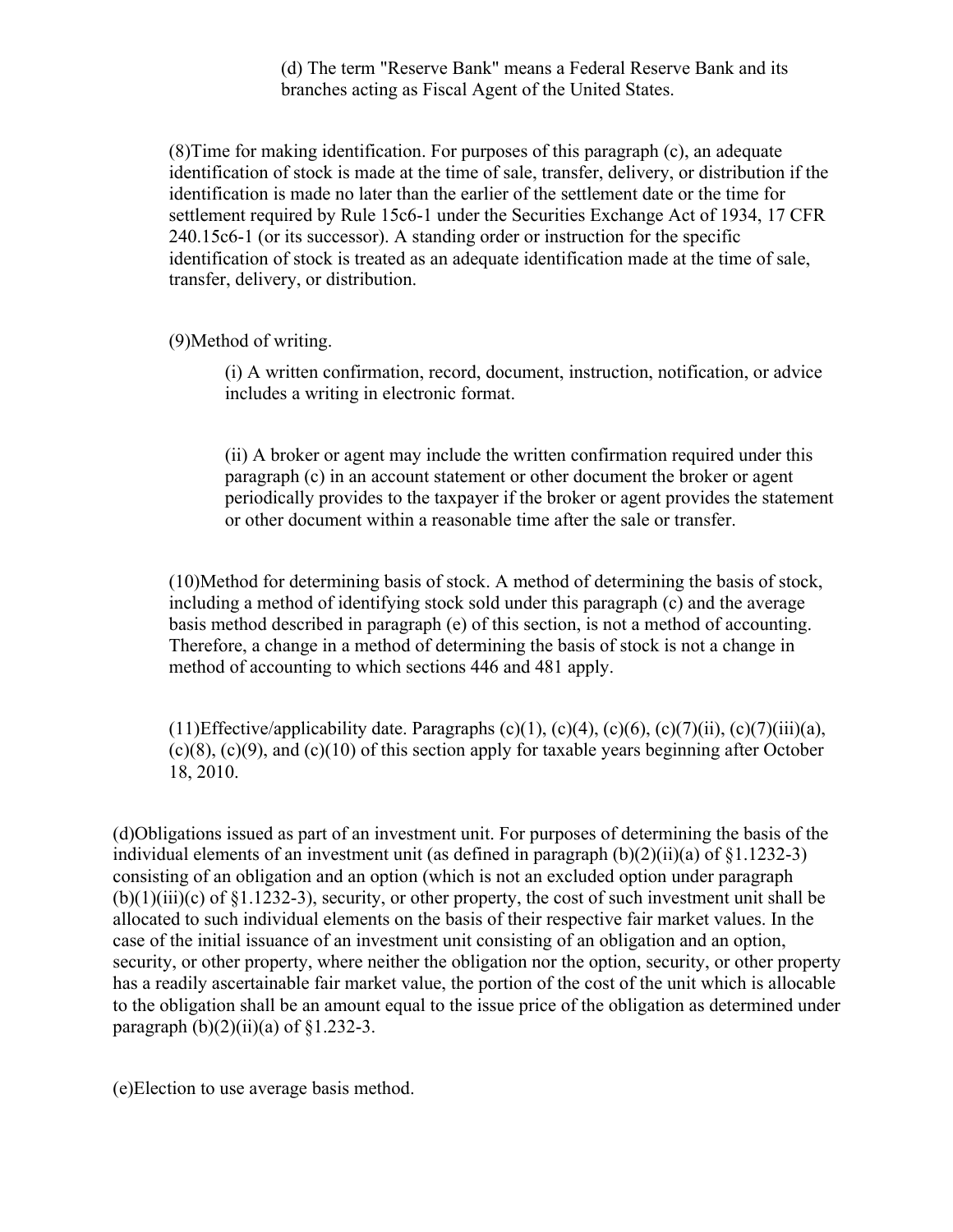(1)In general. Notwithstanding paragraph (c) of this section, and except as provided in paragraph (e)(8) of this section, a taxpayer may use the average basis method described in paragraph  $(e)(7)$  of this section to determine the cost or other basis of identical shares of stock if--

(i) The taxpayer leaves shares of stock in a regulated investment company (as defined in paragraph (e)(5) of this section) or shares of stock acquired after December 31, 2010, in connection with a dividend reinvestment plan (as defined in paragraph (e)(6) of this section) with a custodian or agent in an account maintained for the acquisition or redemption, sale, or other disposition of shares of the stock; and

(ii) The taxpayer acquires identical shares of stock at different prices or bases in the account.

#### (2)Determination of method.

(i) If a taxpayer places shares of stock described in paragraph  $(e)(1)(i)$  of this section acquired on or after January 1, 2012, in the custody of a broker (as defined by section  $6045(c)(1)$ , including by transfer from an account with another broker, the basis of the shares is determined in accordance with the broker's default method, unless the taxpayer notifies the broker that the taxpayer elects another permitted method. The taxpayer must report gain or loss using the method the taxpayer elects or, if the taxpayer fails to make an election, the broker's default method. See paragraphs  $(e)(9)(i)$  and  $(e)(9)(v)$ , Example 2, of this section.

(ii) The provisions of this paragraph  $(e)(2)$  are illustrated by the following example:

## Example.

(i) In connection with a dividend reinvestment plan, Taxpayer B acquires 100 shares of G Company in 2012 and 100 shares of G Company in 2013, in an account B maintains with R Broker. B notifies R in writing that B elects to use the average basis method to compute the basis of the shares of G Company. In 2014, B transfers the shares of G Company to an account with S Broker. B does not notify S of the basis determination method B chooses to use for the shares of G Company, and S's default method is first-in, first-out. In 2015, B purchases 200 shares of G Company in the account with S. In 2016, B instructs S to sell 150 shares of G Company.

(ii) Because B does not notify S of a basis determination method for the shares of G Company, under paragraph  $(e)(2)(i)$  of this section, the basis of the 150 shares of G Company S sells for B in 2016 must be determined under S's default method, first-in, first-out.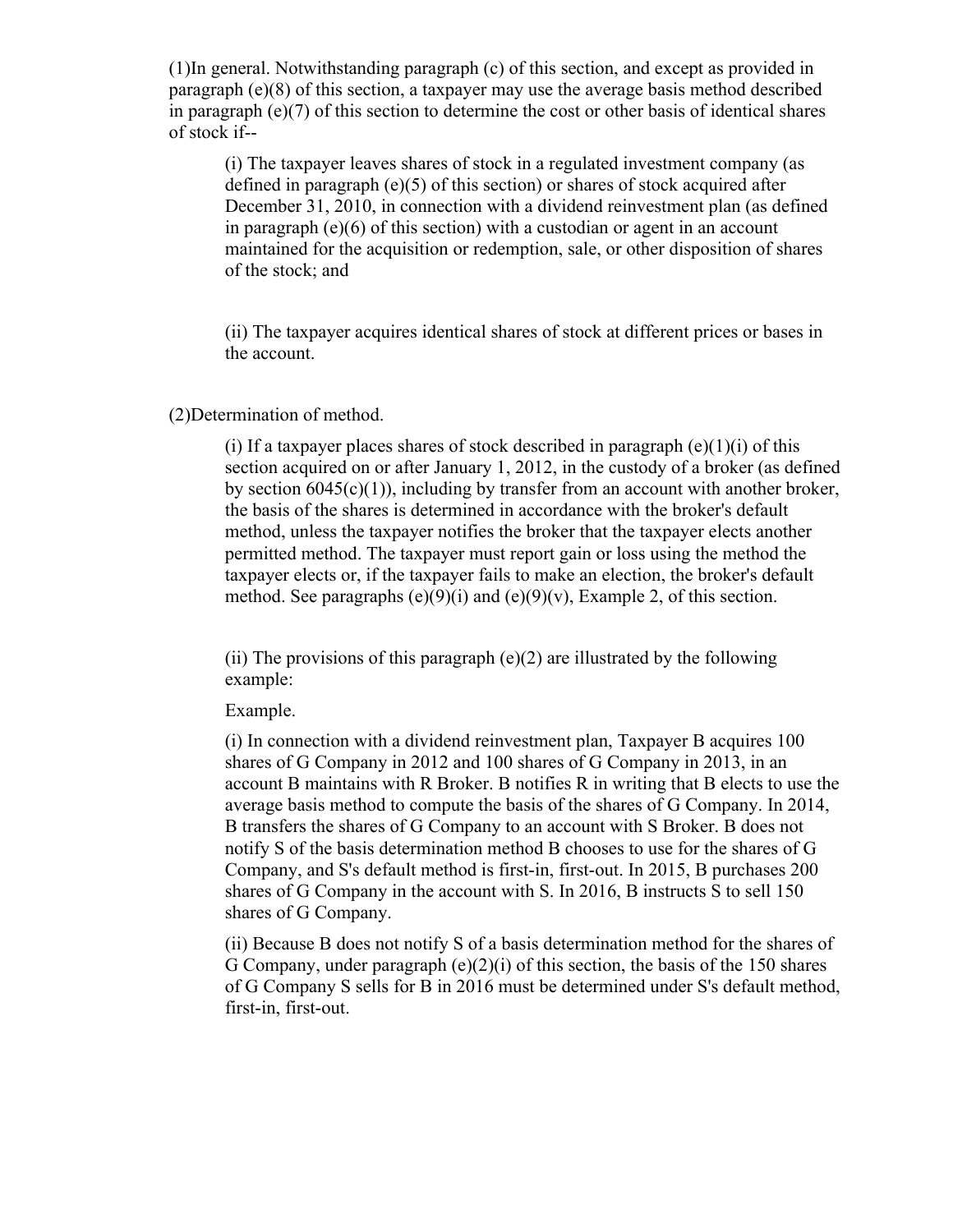(3)Shares of stock. For purposes of this paragraph (e), securities issued by unit investment trusts described in paragraph  $(e)(5)$  of this section are treated as shares of stock and the term share or shares includes fractions of a share.

(4)Identical stock. For purposes of this paragraph (e), identical shares of stock means stock with the same Committee on Uniform Security Identification Procedures (CUSIP) number or other security identifier number as permitted in published guidance of general applicability, see  $\S 601.601(d)(2)$  of this chapter.

(5)Regulated investment company.

(i) For purposes of this paragraph, a "regulated investment company" means any domestic corporation (other than a personal holding company as defined in section 542) which meets the limitations of section 851(b) and §1.851-2, and which is registered at all times during the taxable year under the Investment Company Act of 1940, as amended (15 U.S.C. 80a-1 to 80b-2), either as a management company, or as a unit investment trust.

(ii) Notwithstanding subdivision (i), this paragraph shall not apply in the case of a unit investment trust unless it is one-

(a) Substantially all of the assets of which consist (1) of securities issued by a single management company (as defined in such Act) and securities acquired pursuant to subdivision (b) of this subdivision (ii), or (2) securities issued by a single other corporation, and

(b) Which has no power to invest in any other securities except securities issued by a single other management company, when permitted by such Act or the rules and regulations of the Securities and Exchange Commission.

(6)Dividend reinvestment plan.

(i) In general. For purposes of this paragraph (e), the term dividend reinvestment plan means any written plan, arrangement, or program under which at least 10 percent of every dividend (within the meaning of section 316) on any share of stock is reinvested in stock identical to the stock on which the dividend is paid. A plan is a dividend reinvestment plan if the plan documents require that at least 10 percent of any dividend paid is reinvested in identical stock even if the plan includes stock on which no dividends have ever been declared or paid or on which an issuer ceases paying dividends. A plan that holds one or more different stocks may permit a taxpayer to reinvest a different percentage of dividends in the stocks held. A dividend reinvestment plan may reinvest other distributions on stock, such as capital gain distributions, non-taxable returns of capital, and cash in lieu of fractional shares. The term dividend reinvestment plan includes both issuer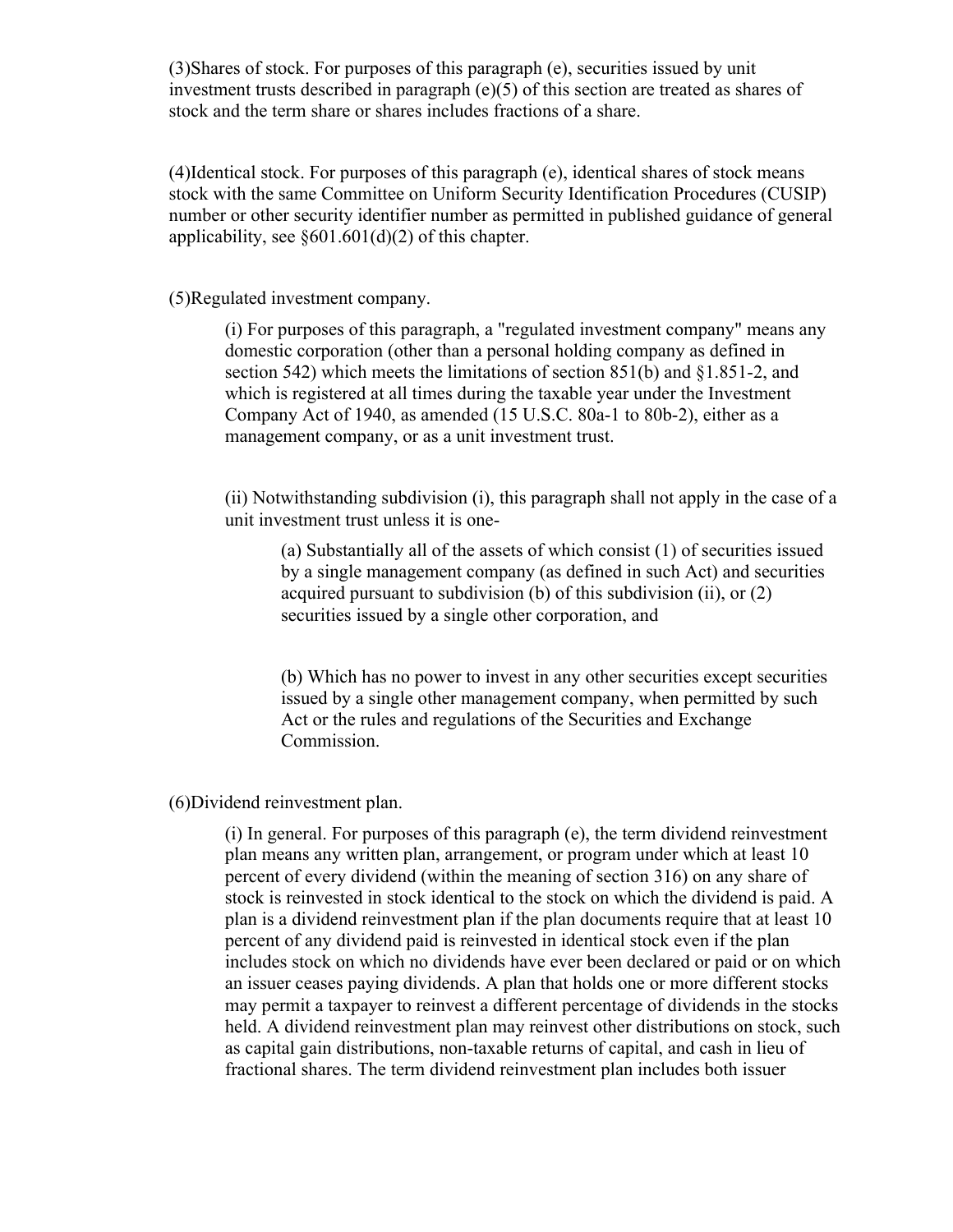administered dividend reinvestment plans and non-issuer administered dividend reinvestment plans.

(ii) Acquisition of stock. Stock is acquired in connection with a dividend reinvestment plan if the stock is acquired under that plan, arrangement, or program, or if the dividends and other distributions paid on the stock are subject to that plan, arrangement, or program. Shares of stock acquired in connection with a dividend reinvestment plan include the initial purchase of stock in the dividend reinvestment plan, transfers of identical stock into the dividend reinvestment plan, additional periodic purchases of identical stock in the dividend reinvestment plan, and identical stock acquired through reinvestment of the dividends or other distributions paid on the stock held in the plan.

(iii) Dividends and other distributions paid after reorganization. For purposes of this paragraph (e)(6), dividends and other distributions declared or announced before or pending a corporate action (such as a merger, consolidation, acquisition, split-off, or spin-off) involving the issuer and subsequently paid and reinvested in shares of stock in the successor entity or entities are treated as reinvested in shares of stock identical to the shares of stock of the issuer.

(iv) Withdrawal from or termination of plan. If a taxpayer withdraws stock from a dividend reinvestment plan or the plan administrator terminates the dividend reinvestment plan, the shares of identical stock the taxpayer acquires after the withdrawal or termination are not acquired in connection with a dividend reinvestment plan. The taxpayer may not use the average basis method after the withdrawal or termination but may use any other permissible basis determination method. See paragraph (e)(7)(v) of this section for the basis of the shares after withdrawal or termination.

(7)Computation of average basis.

(i) In general. Average basis is determined by averaging the basis of all shares of identical stock in an account regardless of holding period. However, for this purpose, shares of stock in a dividend reinvestment plan are not identical to shares of stock with the same CUSIP number that are not in a dividend reinvestment plan. The basis of each share of identical stock in the account is the aggregate basis of all shares of that stock in the account divided by the aggregate number of shares. Unless a single-account election is in effect, see paragraph  $(e)(11)$  of this section, a taxpayer may not average together the basis of identical stock held in separate accounts that the taxpayer sells, exchanges, or otherwise disposes of on or after January 1, 2012.

(ii) Order of disposition of shares sold or transferred. In the case of the sale or transfer of shares of stock to which the average basis method election applies, shares sold or transferred are deemed to be the shares first acquired. Thus, the first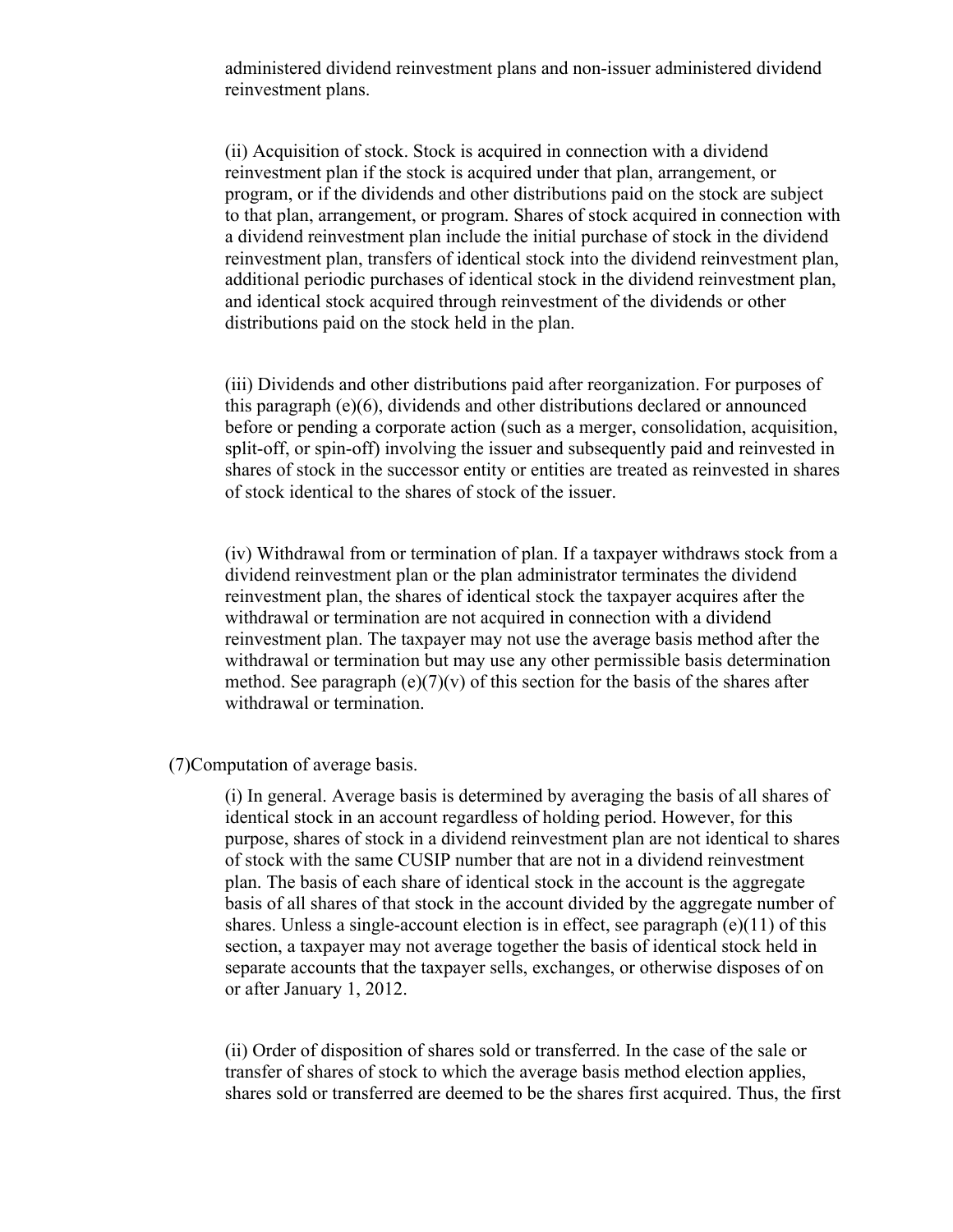shares sold or transferred are those with a holding period of more than 1 year (long-term shares) to the extent that the account contains long-term shares. If the number of shares sold or transferred exceeds the number of long-term shares in the account, the excess shares sold or transferred are deemed to be shares with a holding period of 1 year or less (short-term shares). Any gain or loss attributable to shares held for more than 1 year constitutes long-term gain or loss, and any gain or loss attributable to shares held for 1 year or less constitutes short-term gain or loss. For example, if a taxpayer sells 50 shares from an account containing 100 long-term shares and 100 short-term shares, the shares sold or transferred are all long-term shares. If, however, the account contains 40 long-term shares and 100 short-term shares, the taxpayer has sold 40 long-term shares and 10 shortterm shares.

(iii) Transition rule from double-category method. This paragraph  $(e)(7)(iii)$ applies to stock for which a taxpayer uses the double-category method under  $\S1.1012-1(e)(3)$  (April 1, 2010), that the taxpayer acquired before April 1, 2011, and that the taxpayer sells, exchanges, or otherwise disposes of on or after that date. The taxpayer must calculate the average basis of this stock by averaging together all identical shares of stock in the account on April 1, 2011, regardless of holding period.

(iv) Wash sales. A taxpayer must apply section 1091 and the associated regulations (dealing with wash sales of substantially identical securities) in computing average basis regardless of whether the stock or security sold or otherwise disposed of and the stock acquired are in the same account or in different accounts.

(v) Basis after change from average basis method. Unless a taxpayer revokes an average basis method election under paragraph (e)(9)(iii) of this section, if a taxpayer changes from the average basis method to another basis determination method (including a change resulting from a withdrawal from or termination of a dividend reinvestment plan), the basis of each share of stock immediately after the change is the same as the basis immediately before the change. See paragraph  $(e)(9)(iv)$  of this section for rules for changing from the average basis method.

(vi) The provisions of this paragraph (e)(7) are illustrated by the following examples:

## Example (1).

(i) In 2011, Taxpayer C acquires 100 shares of H Company and enrolls them in a dividend reinvestment plan administered by T Custodian. C elects to use the average basis method for the shares of H Company enrolled in the dividend reinvestment plan. T also acquires for C's account 50 shares of H Company and does not enroll these shares in the dividend reinvestment plan.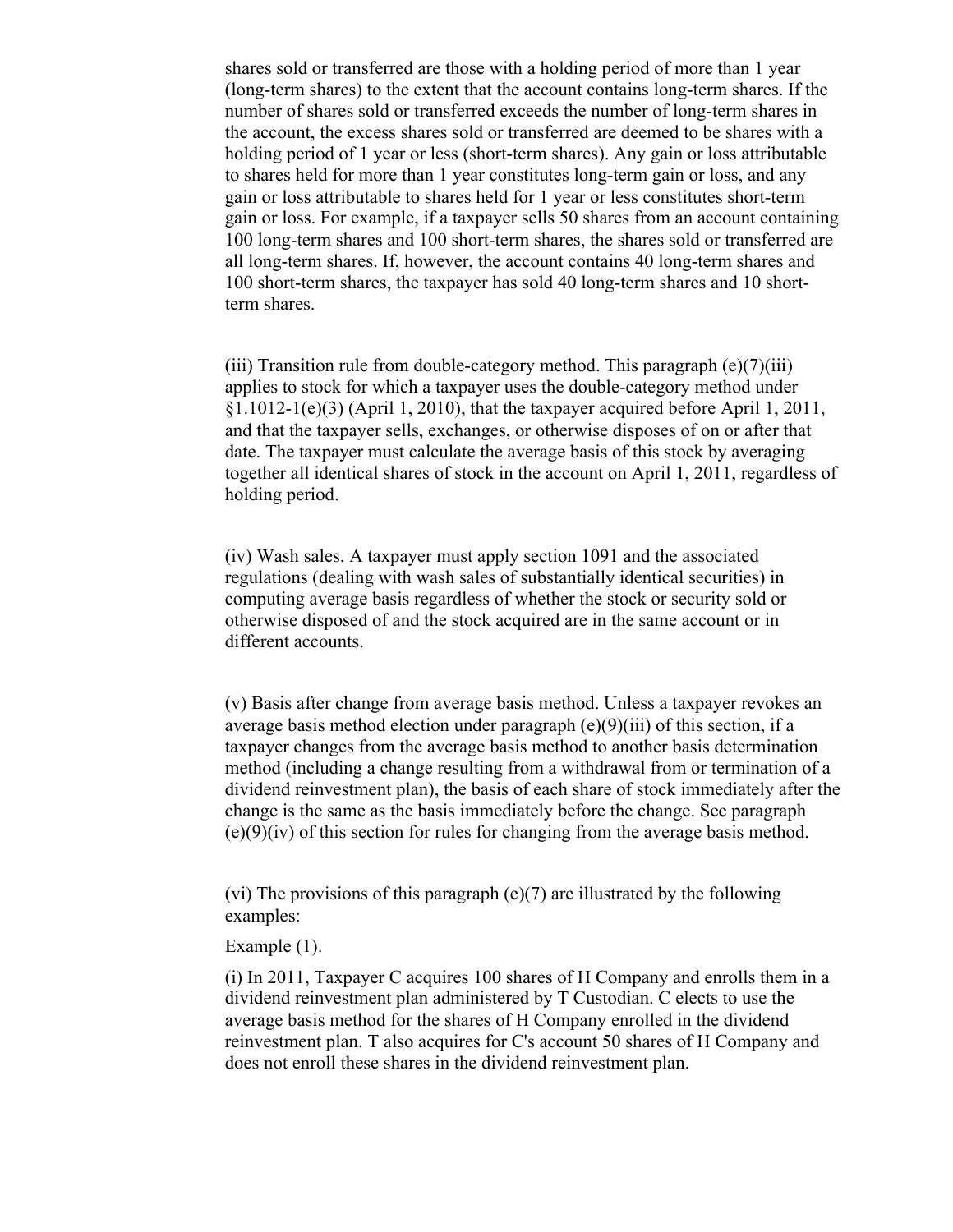(ii) Under paragraph  $(e)(7)(i)$  of this section, the 50 shares of H Company not in the dividend reinvestment plan are not identical to the 100 shares of H Company enrolled in the dividend reinvestment plan, even if they have the same CUSIP number. Accordingly, under paragraphs  $(e)(1)$  and  $(e)(7)(i)$  of this section, C may not average the basis of the 50 shares of H Company with the basis of the 100 shares of H Company. Under paragraph  $(e)(1)(i)$  of this section, C may not use the average basis method for the 50 shares of H Company because the shares are not acquired in connection with a dividend reinvestment plan.

Example (2).

(i) Taxpayer D enters into an agreement with W Custodian establishing an account for the periodic acquisition of shares of L Company, a regulated investment company. W acquires for D's account shares of L Company stock on the following dates and amounts:

|                        | Date Number of | Cost |       |
|------------------------|----------------|------|-------|
|                        | shares         |      |       |
| <b>January 8, 2010</b> |                | 25   | \$200 |
| February 8, 2010       |                | 24   | 200   |
| March 8, 201020        |                | 200  |       |
| April 8, 2010 20       |                | 200  |       |

(ii) At D's direction, W sells 40 shares from the account on January 15, 2011, for \$10 per share or a total of \$400. D elects to use the average basis method for the shares of L Company. The average basis for the shares sold on January 15, 2011, is \$8.99 (total cost of shares, \$800, divided by the total number of shares, 89).

(iii) Under paragraph  $(e)(7)(ii)$  of this section, the shares sold are the shares first acquired. Thus, D realizes  $$25.25$  ( $$1.01 * 25$ ) long-term capital gain for the 25 shares acquired on January 8, 2010, and \$15.15 (\$1.01 \* 15) short-term capital gain for 15 of the shares acquired on February 8, 2010.

Example (3).

(i) The facts are the same as in Example 2, except that on February 8, 2011, D changes to the first-in, first-out basis determination method. W purchases 25 shares of L Company for D on March 8, 2011, at \$12 per share. D sells 40 shares on May 8, 2011, and 34 shares on July 8, 2012.

(ii) Because D uses the first-in, first-out method, the 40 shares sold on May 8, 2011 are 9 shares purchased on February 8, 2010, 20 shares purchased on March 8, 2010, and 11 shares purchased on April 8, 2010. Because, under paragraph  $(e)(7)(v)$  of this section, the basis of the shares D owns when D changes from the average basis method remains the same, the basis of the shares sold on May 8, 2011, is \$8.99 per share, not the original cost of \$8.33 per share for the shares purchased on February 8, 2010, or \$10 per share for the shares purchased on March 8, 2010, and April 8, 2010. The basis of the shares sold on July 8, 2012, is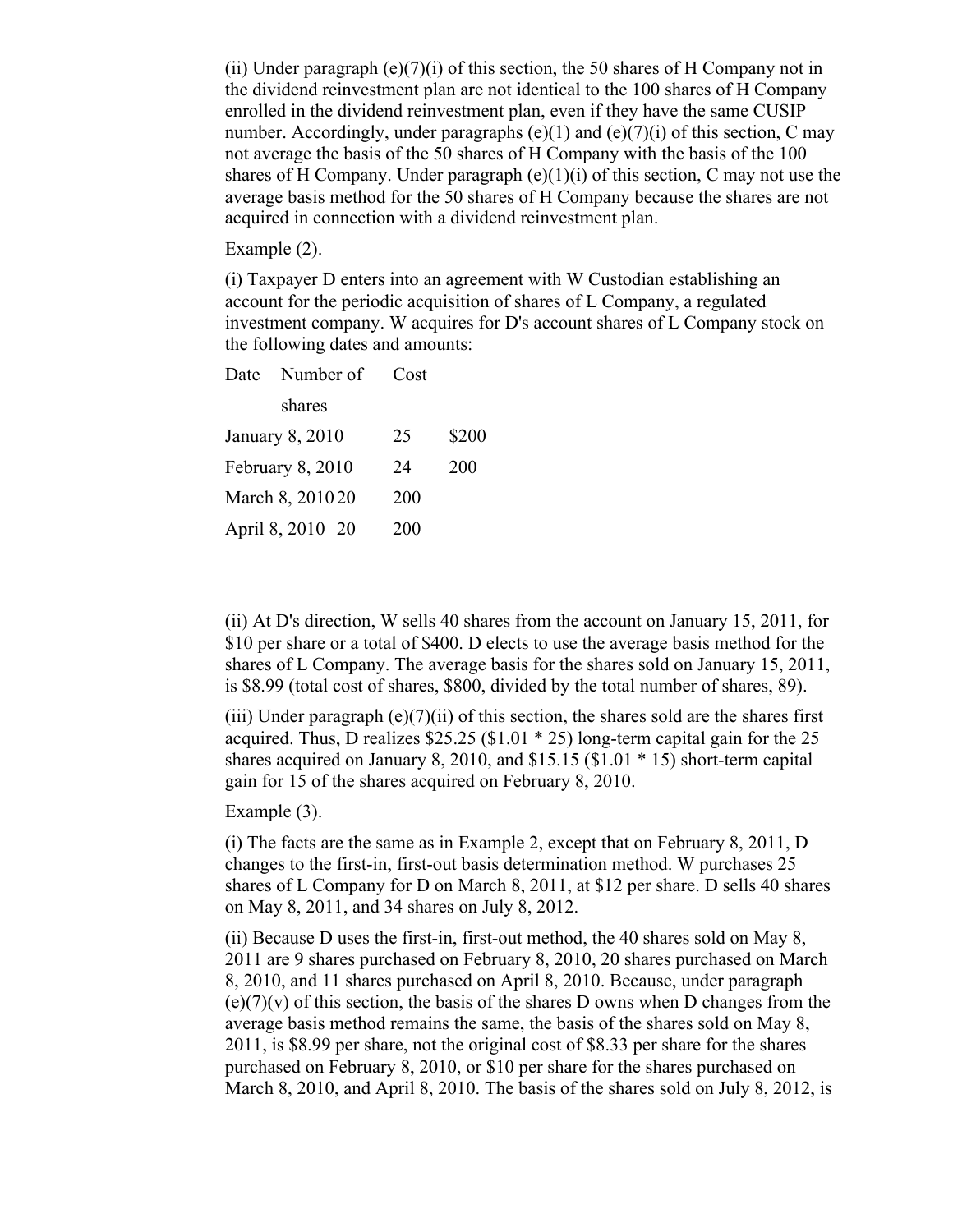\$8.99 per share for 9 shares purchased on April 8, 2010, and \$12 per share for 25 shares purchased on March 8, 2011.

Example (4).

(i) The facts are the same as in Example 2, except that D uses the first-in, first-out method for the 40 shares sold on January 15, 2011. W purchases 25 shares of L Company for D on March 8, 2011, at \$12 per share. D sells 40 shares on May 8, 2011, and elects the average basis method.

(ii) Because D uses the first-in, first-out method for the sale on January 15, 2011, the 40 shares sold are the 25 shares acquired on January 8, 2010, for \$200 (basis \$8 per share) and 15 of the 24 shares purchased on February 8, 2010, for \$200 (basis \$8.33 per share).

(iii) Under paragraph  $(e)(7)(i)$  of this section, under the average basis method, the basis of all of the shares of identical stock in D's account is averaged. Thus, the basis of each share D sells on May 8, 2011, after electing the average basis method, is \$10.47. This figure is the total cost of the shares in D's account (\$74.97 for the 9 shares acquired on February 8, 2010, \$200 for the 20 shares acquired on March 8, 2010, \$200 for the 20 shares acquired on April 8, 2010, and \$300 for the 25 shares acquired on March 8, 2011) divided by 74, the total number of shares (\$774.97/74).

(8)Limitation on use of average basis method for certain gift shares.

(i) Except as provided in paragraph  $(e)(8)(ii)$  of this section, a taxpayer may not use the average basis method for shares of stock a taxpayer acquires by gift after December 31, 1920, if the basis of the shares (adjusted for the period before the date of the gift as provided in section 1016) in the hands of the donor or the last preceding owner by whom the shares were not acquired by gift was greater than the fair market value of the shares at the time of the gift. This paragraph  $(e)(8)(i)$ does not apply to shares the taxpayer acquires as a result of a taxable dividend or capital gain distribution on the gift shares.

(ii) Notwithstanding paragraph  $(e)(8)(i)$  of this section, a taxpayer may use the average basis method if the taxpayer states in writing that the taxpayer will treat the basis of the gift shares as the fair market value of the shares at the time the taxpayer acquires the shares. The taxpayer must provide this statement when the taxpayer makes the election under paragraph (e)(9) of this section or when transferring the shares to an account for which the taxpayer has made this election, whichever occurs later. The statement must be effective for any gift shares identical to the gift shares to which the average basis method election applies that the taxpayer acquires at any time and must remain in effect as long as the election remains in effect.

(iii) The provisions of this paragraph (e)(8) are illustrated by the following examples:

Example (1).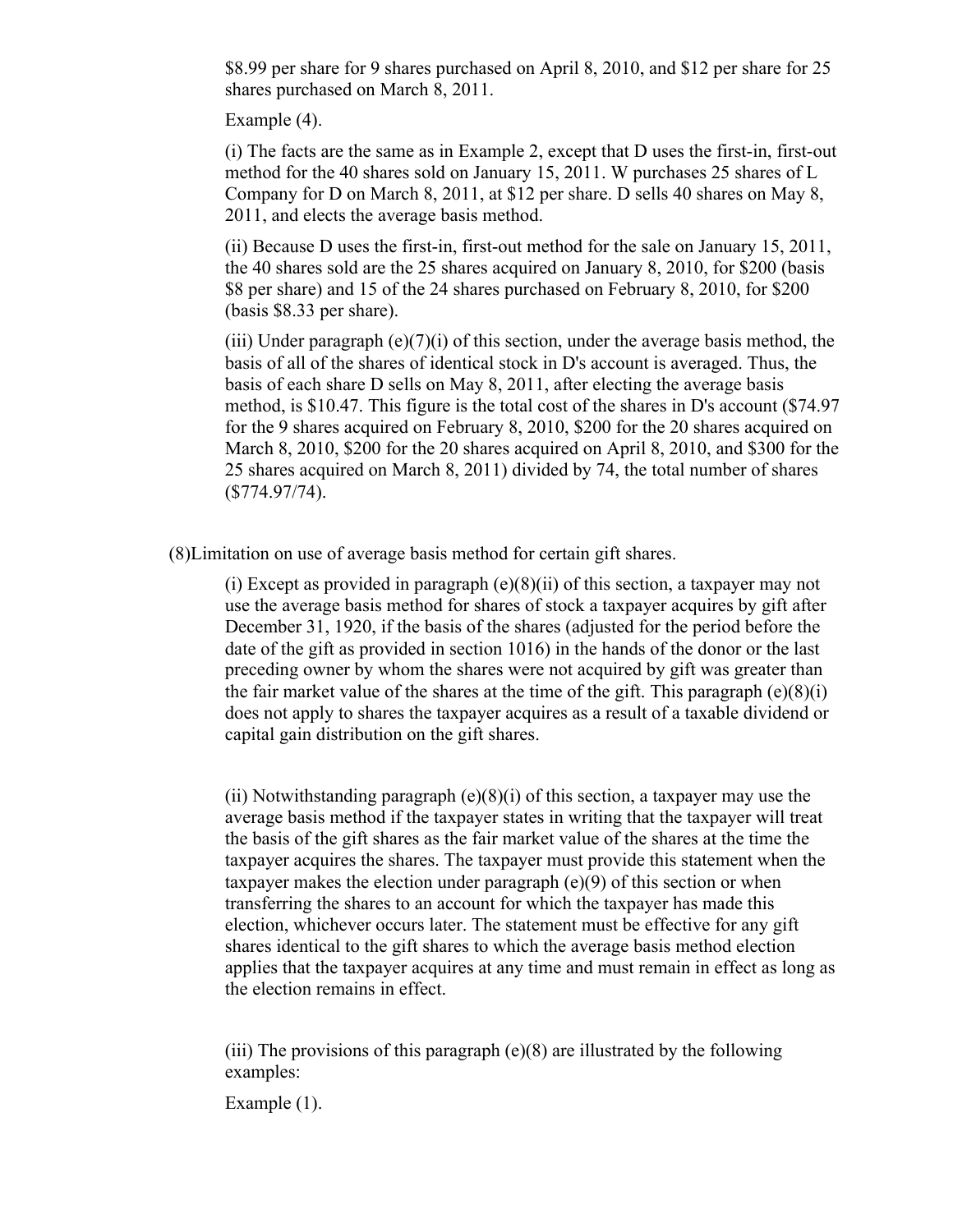(i) Taxpayer E owns an account for the periodic acquisition of shares of M Company, a regulated investment company. On April 15, 2010, E acquires identical shares of M Company by gift and transfers those shares into the account. These shares had an adjusted basis in the hands of the donor that was greater than the fair market value of the shares on that date. On June 15, 2010, E sells shares from the account and elects to use the average basis method.

(ii) Under paragraph  $(e)(8)(ii)$  of this section, E may elect to use the average basis method for shares sold or transferred from the account if E includes a statement with E's election that E will treat the basis of the gift shares in the account as the fair market value of the shares at the time E acquired them. See paragraph  $(e)(9)(ii)$  of this section.

Example (2).

(i) The facts are the same as in Example 1, except E acquires the gift shares on April 15, 2012, transfers those shares into the account, and used the average basis method for sales of shares of M Company before acquiring the gift shares. E sells shares of M Company on June 15, 2012.

(ii) Under paragraph  $(e)(8)(ii)$  of this section, the basis of the gift shares may be averaged with the basis of the other shares of M Company in E's account if, when E transfers the gift shares to the account, E provides a statement to E's broker that E will treat the basis of the gift shares in the account as the fair market value of the shares at the time E acquired them. See paragraph  $(e)(9)(i)$  of this section.

(9)Time and manner for making the average basis method election.

(i) In general. A taxpayer makes an election to use the average basis method for shares of stock described in paragraph (e)(1)(i) of this section that are covered securities (within the meaning of section  $6045(g)(3)$ ) by notifying the custodian or agent in writing by any reasonable means. For purposes of this paragraph (e), a writing may be in electronic format. A taxpayer has not made an election within the meaning of this section if the taxpayer fails to notify a broker of the taxpayer's basis determination method and basis is determined by the broker's default method under paragraph (e)(2) of this section. A taxpayer may make the average basis method election at any time, effective for sales or other dispositions of stock occurring after the taxpayer notifies the custodian or agent. The election must identify each account with that custodian or agent and each stock in that account to which the election applies. The election may specify that it applies to all accounts with a custodian or agent, including accounts the taxpayer later establishes with the custodian or agent. If the election applies to gift shares, the taxpayer must provide the statement required by paragraph  $(e)(8)(ii)$  of this section, if applicable, to the custodian or agent with the taxpayer's election.

(ii) Average basis method election for securities that are noncovered securities. A taxpayer makes an election to use the average basis method for shares of stock described in paragraph  $(e)(1)(i)$  of this section that are noncovered securities (as described in  $\S 1.6045-1(a)(16)$  on the taxpayer's income tax return for the first taxable year for which the election applies. A taxpayer may make the election on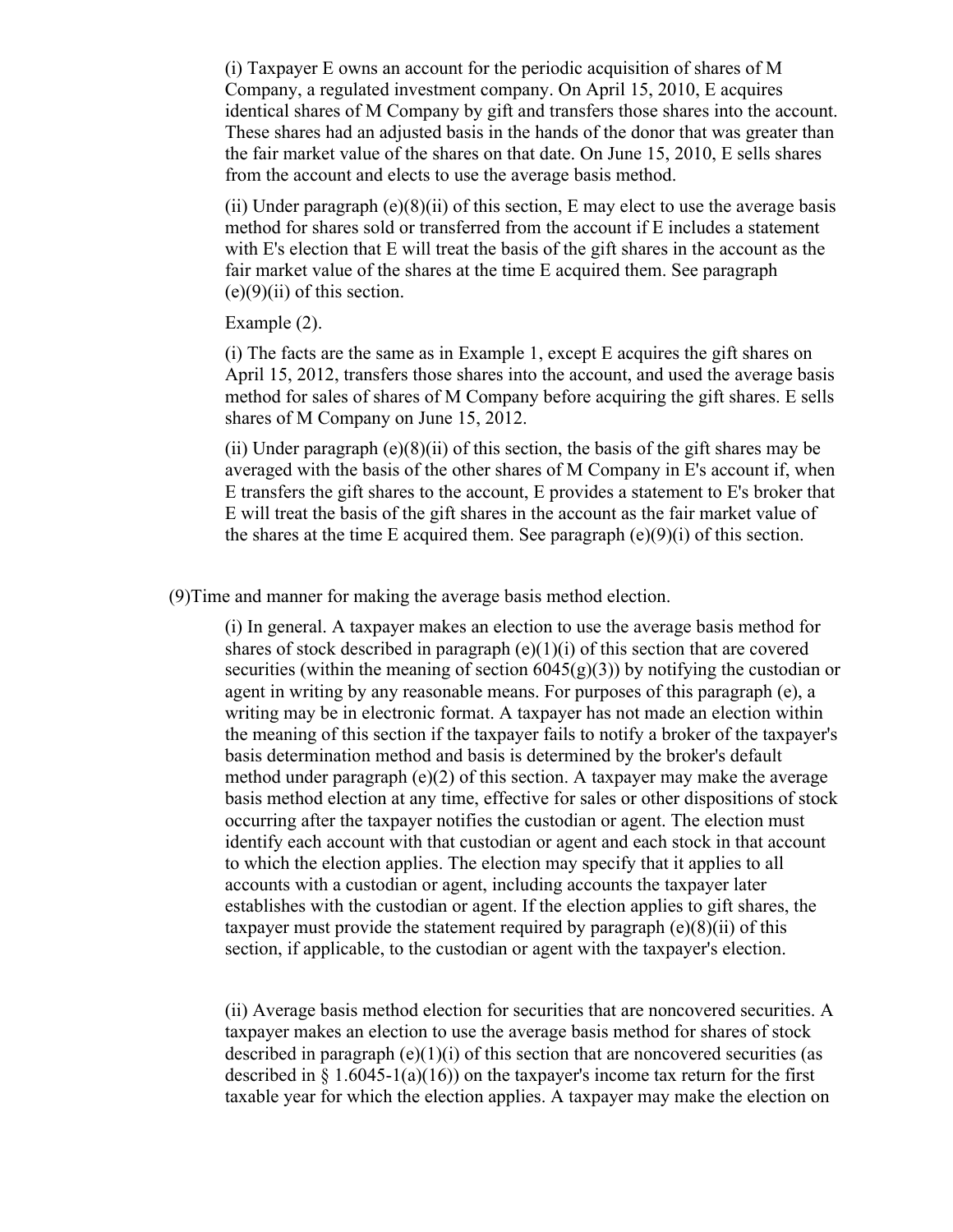an amended return filed no later than the time prescribed (including extensions) for filing the original return for the taxable year for which the election applies. The taxpayer must indicate on the return that the taxpayer used the average basis method in reporting gain or loss on the sale or other disposition. A taxpayer must attach to the return the statement described in paragraph (e)(8)(ii) of this section, if applicable. A taxpayer making the election must maintain records necessary to substantiate the average basis reported.

(iii) Revocation of election. A taxpayer may revoke an election under paragraph (e)(9)(i) of this section by the earlier of one year after the taxpayer makes the election or the date of the first sale, transfer, or disposition of that stock following the election. A custodian or agent may extend the one-year period but a taxpayer may not revoke an election after the first sale, transfer, or disposition of the stock. A revocation applies to all stock the taxpayer holds in an account that is identical to the shares of stock for which the taxpayer revokes the election. A revocation is effective when the taxpayer notifies, in writing by any reasonable means, the custodian or agent holding the stock to which the revocation applies. After revocation, the taxpayer's basis in the shares of stock to which the revocation applies is the basis before averaging.

(iv) Change from average basis method. A taxpayer may change basis determination methods from the average basis method to another method prospectively at any time. A change from the average basis method applies to all identical stock the taxpayer sells or otherwise disposes of before January 1, 2012, that was held in any account. A change from the average basis method applies on an account by account basis (within the meaning of paragraph  $(e)(10)$  of this section) to all identical stock the taxpayer sells or otherwise disposes of on or after January 1, 2012. The taxpayer must notify, in writing by any reasonable means, the custodian or agent holding the stock to which the change applies. Unless paragraph  $(e)(9)(iii)$  of this section applies, the basis of each share of stock to which the change applies remains the same as the basis immediately before the change. See paragraph  $(e)(7)(v)$  of this section.

(v) Examples. The provisions of this paragraph (e)(9) are illustrated by the following examples:

Example (1).

(i) Taxpayer F enters into an agreement with W Custodian establishing an account for the periodic acquisition of shares of N Company, a regulated investment company. W acquires for F's account shares of N Company on the following dates and amounts:

|                  | Date Number of Cost |    |            |
|------------------|---------------------|----|------------|
|                  | shares              |    |            |
| January 8, 2010  |                     | 25 | \$200      |
| February 8, 2010 |                     | 24 | <b>200</b> |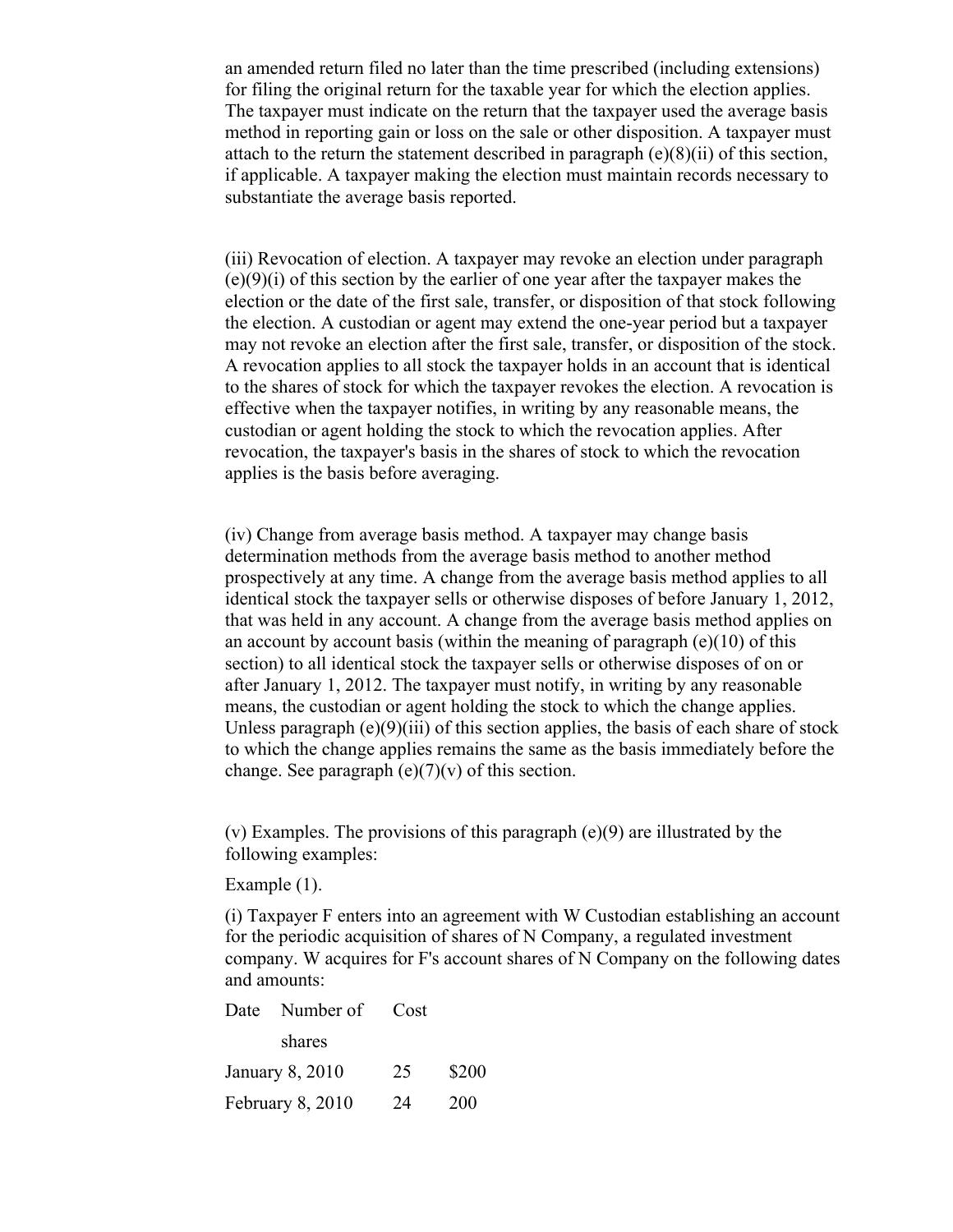(ii) F notifies W that F elects, under paragraph  $(e)(9)(i)$  of this section, to use the average basis method for the shares of N Company. On May 8, 2012, under paragraph  $(e)(9)(iii)$  of this section, F notifies W that F revokes the average basis method election. On June 1, 2012, F sells 60 shares of N Company using the firstin, first-out basis determination method.

(iii) Under paragraph (e)(9)(iii) of this section, the basis of the N Company shares upon revocation, and for purposes of determining gain on the sale, is \$8.00 per share for each of the 25 shares purchased on January 8, 2012, \$8.34 per share for each of the 24 shares purchased on February 8, 2012, and \$10 per share for the remaining 11 shares purchased on March 8, 2012.

Example (2).

(1) The facts are the same as in Example 1, except that F does not notify W that F elects a basis determination method. W's default basis determination method is the average basis method and W maintains an averaged basis for F's shares of N Company on W's books and records.

(ii) F has not elected the average basis method under paragraph  $(e)(9)(i)$  of this section. Therefore, F's notification to W on May 8, 2012, is not an effective revocation under paragraph (e)(9)(iii) of this section. F's attempted revocation is, instead, notification of a change from the average basis method under paragraph  $(e)(9)(iv)$  of this section. Accordingly, the basis of each share of stock F sells on June 1, 2012, is the basis immediately before the change, \$8.70 (total cost of shares, \$600, divided by the total number of shares, 69).

(10)Application of average basis method account by account.

(i) In general. For sales, exchanges, or other dispositions on or after January 1, 2012, of stock described in paragraph  $(e)(1)(i)$  of this section, the average basis method applies on an account by account basis. A taxpayer may use the average basis method for stock in a regulated investment company or stock acquired in connection with a dividend reinvestment plan in one account but use a different basis determination method for identical stock in a different account. If a taxpayer uses the average basis method for a stock described in paragraph  $(e)(1)(i)$  of this section, the taxpayer must use the average basis method for all identical stock within that account. The taxpayer may use different basis determination methods for stock within an account that is not identical. Except as provided in paragraph  $(e)(10)(ii)$  of this section, a taxpayer must make separate elections to use the average basis method for stock held in separate accounts.

(ii) Account rule for stock sold before 2012. A taxpayer's election to use the average basis method for shares of stock described in paragraph  $(e)(1)(i)$  of this section that a taxpayer sells, exchanges, or otherwise disposes of before January 1, 2012, applies to all identical shares of stock the taxpayer holds in any account.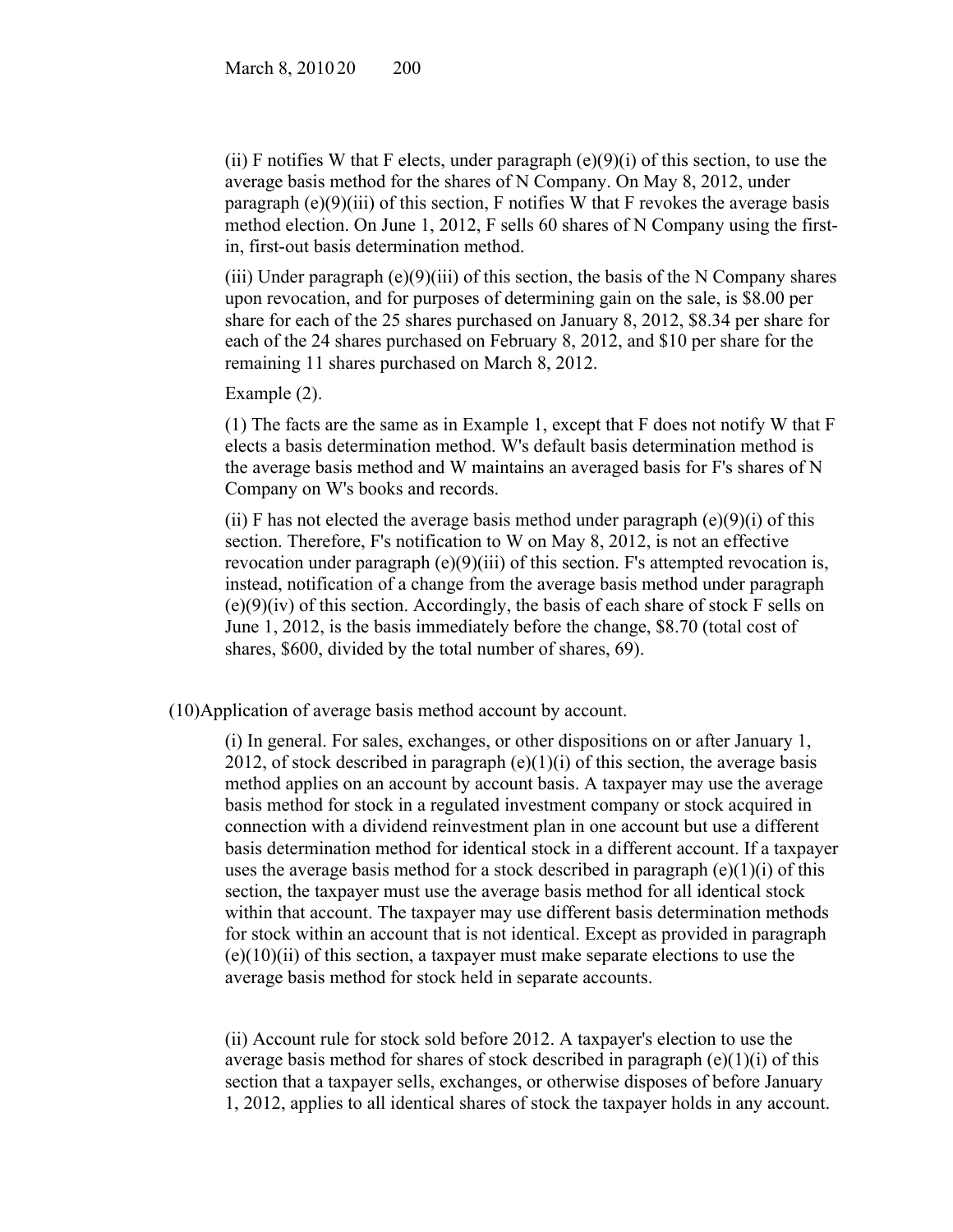(iii) Separate account. Unless the single-account election described in paragraph  $(e)(11)(i)$  of this section applies, stock described in paragraph  $(e)(1)(i)$  of this section that is a covered security (within the meaning of section  $6045(g)(3)$ ) is treated as held in a separate account from stock that is a noncovered security (as described in  $\S1.6045-1(a)(16)$ , regardless of when acquired.

(iv) Examples. The provisions of this paragraph  $(e)(10)$  are illustrated by the following examples:

Example (1).

(i) In 2012, Taxpayer G enters into an agreement with Y Broker establishing three accounts (G-1, G-2, and G-3) for the periodic acquisition of shares of P Company, a regulated investment company. Y makes periodic purchases of P Company for each of G's accounts. G elects to use the average basis method for account G-1. On July 1, 2013, G sells shares of P Company from account G-1.

(ii) G is not required to use the average basis method for the shares of P Company that G holds in accounts G-2 and G-3 because, under paragraph  $(e)(10)(i)$  of this section, the average basis method election applies to shares sold after 2011 on an account by account basis.

Example (2). The facts are the same as in Example 1, except that G also instructs Y to acquire shares of Q Company, a regulated investment company, for account G-1. Under paragraph (e)(10)(i) of this section, G may use any permissible basis determination method for the shares of Q Company because, under paragraph (e)(4) of this section, the shares of Q Company are not identical to the shares of P Company.

Example (3).

(i) The facts are the same as in Example 1, except that G establishes the accounts in 2011 and Y sells shares of P Company from account G-1 on July 1, 2011.

(ii) For sales before 2012, under paragraph  $(e)(10)(ii)$  of this section, G's election applies to all accounts in which G holds identical stock. G must average together the basis of the shares in all accounts to determine the basis of the shares sold from account G-1.

Example (4).

(i) In 2011, Taxpayer H acquires 80 shares of R Company and enrolls them in R Company's dividend reinvestment plan. In 2012, H acquires 50 shares of R Company in the dividend reinvestment plan. H elects to use the average basis method for the shares of R Company in the dividend reinvestment plan. R Company does not make the single-account election under paragraph (e)(11)(i) of this section.

(ii) Under section  $6045(g)(3)$  and  $§1.6045-1(a)(16)$ , the 80 shares acquired in 2011 are noncovered securities and the 50 shares acquired in 2012 are covered securities. Therefore, under paragraph (e)(10)(iii) of this section, the 80 shares are treated as held in a separate account from the 50 shares. H must make a separate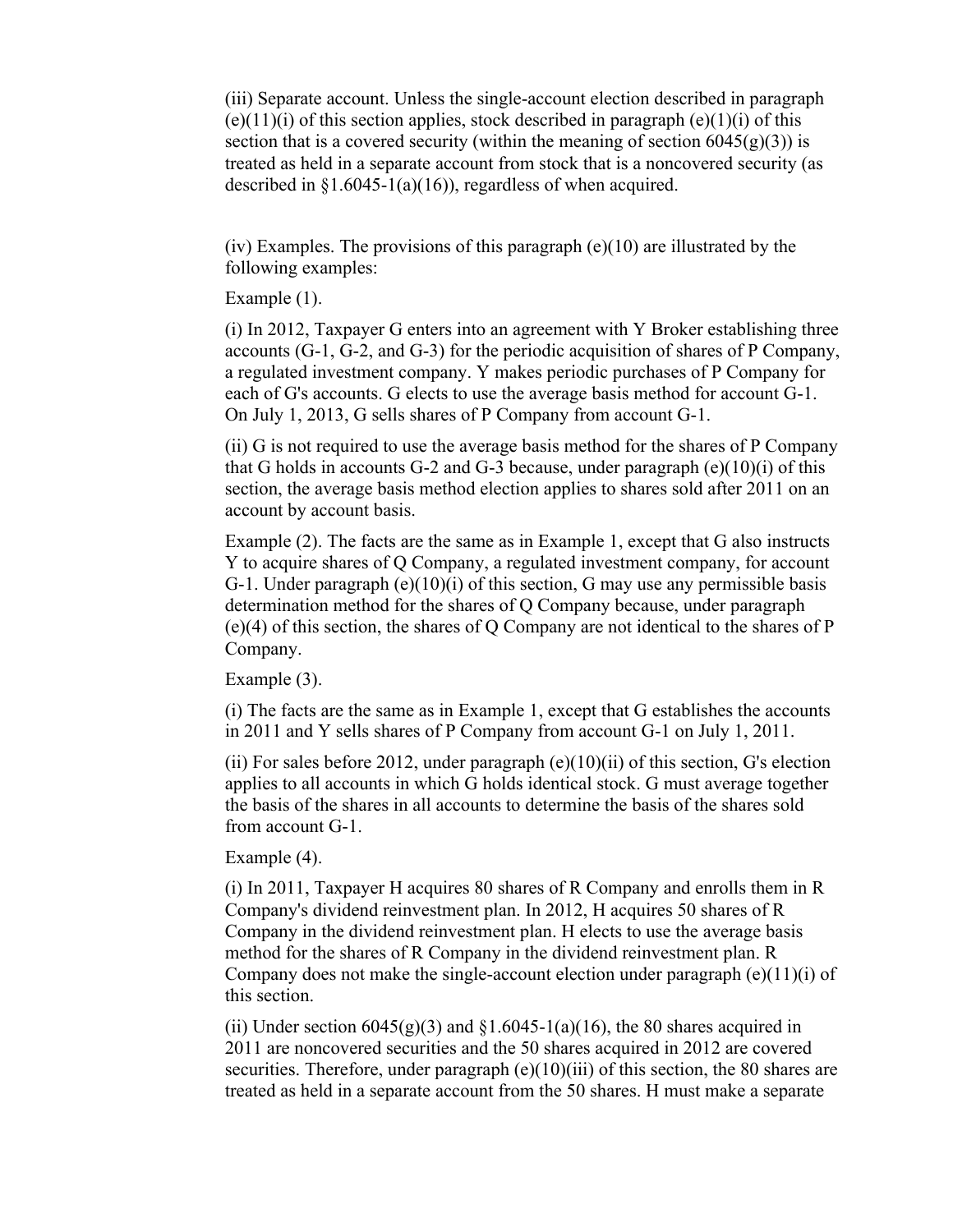average basis method election for each account and must average the basis of the shares in each account separately from the shares in the other account.

Example (5).

(i) B Broker maintains an account for Taxpayer J for the periodic acquisition of shares of S Company, a regulated investment company. In 2013, B purchases shares of S Company for J's account that are covered securities within the meaning of section  $6045(g)(3)$ . On April 15, 2014, J inherits shares of S Company that are noncovered securities and transfers the shares into the account with B.

(ii) Under paragraph (e)(10)(iii) of this section, J must treat the purchased shares and the inherited shares of S Company as held in separate accounts. J may elect to apply the average basis method to all the shares of S Company, but must make a separate election for each account, and must average the basis of the shares in each account separately from the shares in the other account.

Example (6).

(i) In 2010, Taxpayer K purchases stock in T Company in an account with C Broker. In 2012, K purchases additional T Company stock and enrolls that stock in a dividend reinvestment plan maintained by C. K elects the average basis method for the T Company stock. In 2013, K transfers the T Company stock purchased in 2010 into the dividend reinvestment plan.

(ii) Under paragraphs  $(e)(1)(i)$  and  $(e)(6)(ii)$  of this section, the stock purchased in 2010 is not stock acquired after December 31, 2010, in connection with a dividend reinvestment plan before transfer into the dividend reinvestment plan. Therefore, the stock is not eligible for the average basis method at that time.

(iii) Once transferred into the dividend reinvestment plan in 2013, the stock K purchased in 2010 is acquired after December 31, 2010, in connection with a dividend reinvestment plan within the meaning of paragraph  $(e)(6)(ii)$  of this section and is eligible for the average basis method. Because stock purchased in 2010 is a noncovered security under  $\S1.6045-1(a)(16)$ , under paragraph  $(e)(10)(iii)$  of this section, the 2010 stock and the 2012 stock must be treated as held in separate accounts. Under paragraph  $(e)(7)(i)$  of this section, the basis of the 2010 shares may not be averaged with the basis of the 2012 shares.

Example (7). The facts are the same as in Example 6, except that K purchases the initial T Company stock in January 2011. Because this stock is a covered security under section  $6045(g)(3)$  and  $\S 1.6045-1(a)(15)(iv)(A)$ , the 2011 stock and the 2012 stock are not required under paragraph  $(e)(10)(iii)$  of this section to be treated as held in separate accounts. Under paragraph (e)(7)(i) of this section, the basis of the 2011 shares must be averaged with the basis of the 2012 shares.

Example (8).

(i) The facts are the same as in Example 7, except that K purchases the additional T Company stock and enrolls in the dividend reinvestment plan in March 2011. In September 2011, K transfers the T Company stock purchased in January 2011 into the dividend reinvestment plan. K sells some of the T Company stock in 2012.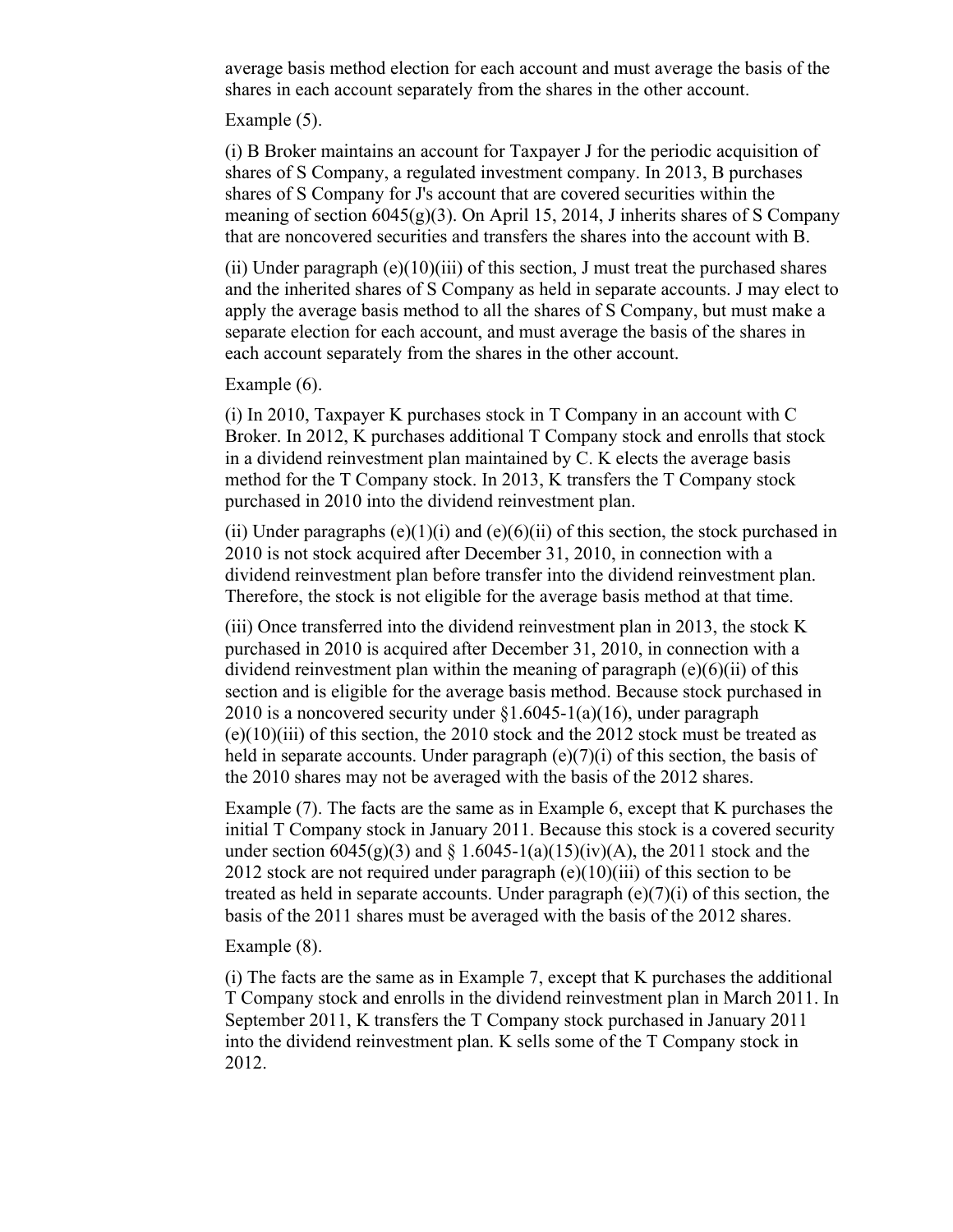(ii) Under section  $6045(g)(3)$  and  $$1.6045-1(a)(16)$ , the stock K purchases in January 2011 is a covered security at the time of purchase but the stock K purchases and enrolls in the dividend reinvestment plan in March 2011 is a noncovered security. However, under  $\S1.6045-1(a)(15)(iv)(A)$ , the stock purchased in January 2011 becomes a noncovered security after it is transferred to the dividend reinvestment plan. Because all the shares in the dividend reinvestment plan in September 2011 are noncovered securities, when K sells stock in 2012, the January 2011 stock and the March 2011 stock are not required under paragraph  $(e)(10)(iii)$  of this section to be treated as held in separate accounts. Under paragraph  $(e)(7)(i)$  of this section, the basis of the January 2011 shares must be averaged with the basis of the March 2011 shares.

### (11)Single-account election.

(i) In general. Paragraph  $(e)(10)(iii)$  of this section does not apply if a regulated investment company or dividend reinvestment plan elects to treat all identical shares of stock described in paragraph  $(e)(1)(i)$  of this section as held in a single account (single-account election). The single-account election applies only to stock for which a taxpayer elects to use the average basis method that is held in separate accounts or treated as held in separate accounts maintained for the taxpayer and only to accounts with the same ownership. If a broker (as defined by section  $6045(c)(1)$ ) holds the stock as a nominee, the broker, and not the regulated investment company or dividend reinvestment plan, makes the election. The single-account election is irrevocable, but is void if the taxpayer revokes the average basis election under paragraph (e)(9)(iii) of this section.

(ii) Scope of election. A company, plan, or broker may make a single-account election for one or more taxpayers for which it maintains an account, and for one or more stocks it holds for a taxpayer. The company, plan, or broker may make the election only for the shares of stock for which it has accurate basis information. A company, plan, or broker has accurate basis information if the company, plan, or broker neither knows nor has reason to know that the basis information is inaccurate. See also section 6724 and the associated regulations regarding standards for relief from information reporting penalties. Stock for which accurate basis information is unavailable may not be included in the singleaccount election and must be treated as held in a separate account.

(iii) Effect of single-account election. If a company, plan, or broker makes the single-account election, the basis of all identical shares of stock to which the election applies must be averaged together regardless of when the taxpayer acquires the shares, and all the shares are treated as covered securities. The singleaccount election applies to all identical stock a taxpayer later acquires in the account that is a covered security (within the meaning of section  $6045(g)(3)$ ). A company, plan, or broker may make another single-account election if, for example, the broker later acquires accurate basis information for a stock, or a taxpayer acquires identical stock in the account that is a noncovered security (as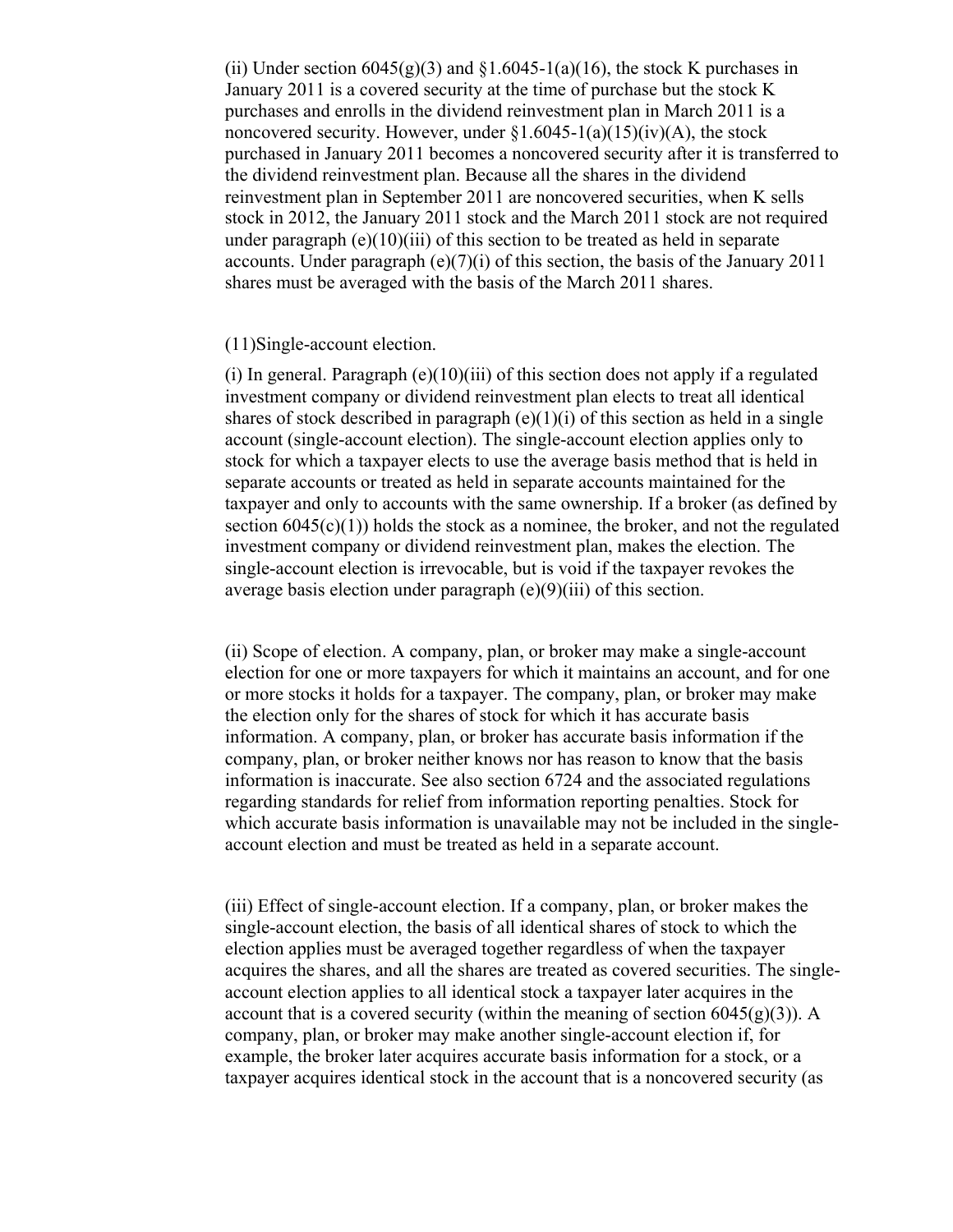described in  $\S1.6045-1(a)(16)$  for which the company, plan, or broker has accurate basis information.

(iv) Time and manner for making the single-account election. A company, plan, or broker makes the single-account election by clearly noting it on its books and records. The books and records must reflect the date of the election; the taxpayer's name, account number, and taxpayer identification number; the stock subject to the election; and the taxpayer's basis in the stock. The company, plan, or broker must provide copies of the books and records regarding the election to the taxpayer upon request. A company, plan, or broker may make the single-account election at any time.

(v) Notification to taxpayer. A company, plan, or broker making the singleaccount election must use reasonable means to notify the taxpayer of the election. Reasonable means include mailings, circulars, or electronic mail sent separately to the taxpayer or included with the taxpayer's account statement, or other means reasonably calculated to provide actual notice to the taxpayer. The notice must identify the securities subject to the election and advise the taxpayer that the securities will be treated as covered securities regardless of when acquired.

(vi) Examples. The provisions of this paragraph (e)(11) are illustrated by the following examples:

Example (1).

(i) E Broker maintains Accounts A and B for Taxpayer M for the acquisition and disposition of shares of T Company, a regulated investment company. In 2011, E purchases 100 shares of T Company for M's Account A. E has accurate basis information for these shares. In 2012, E purchases 150 shares of T Company for M's Account A and 80 shares of T Company for M's Account B. M elects to use the average basis method for all shares of T Company. E makes a single-account election for M's T Company stock.

(ii) The shares of T Company in Accounts A and B are held in separate accounts. Under section  $6045(g)(3)$  and  $\S1.6045-1(a)(16)$ , of the shares purchased in Account A, the 100 shares purchased in 2011 are noncovered securities and the 150 shares purchased in 2012 are covered securities. Under paragraph (e)(10)(iii) of this section, the 100 shares are treated as held in a separate account from the 150 shares. Under paragraph  $(e)(11)(i)$  of this section, the single-account election applies to all 330 shares of T Company in Accounts A and B. Thus, under paragraph (e)(11)(iii) of this section, the basis of the 330 shares of stock is averaged together and all the shares are treated as covered securities.

Example (2). The facts are the same as in Example 1, except that M owns Account B jointly with Taxpayer N. E may make a single-account election for the 250 shares of stock in M's Account A. However, under paragraph  $(e)(11)(i)$  of this section, E may not make a single-account election for Accounts A and B because the accounts do not have the same ownership.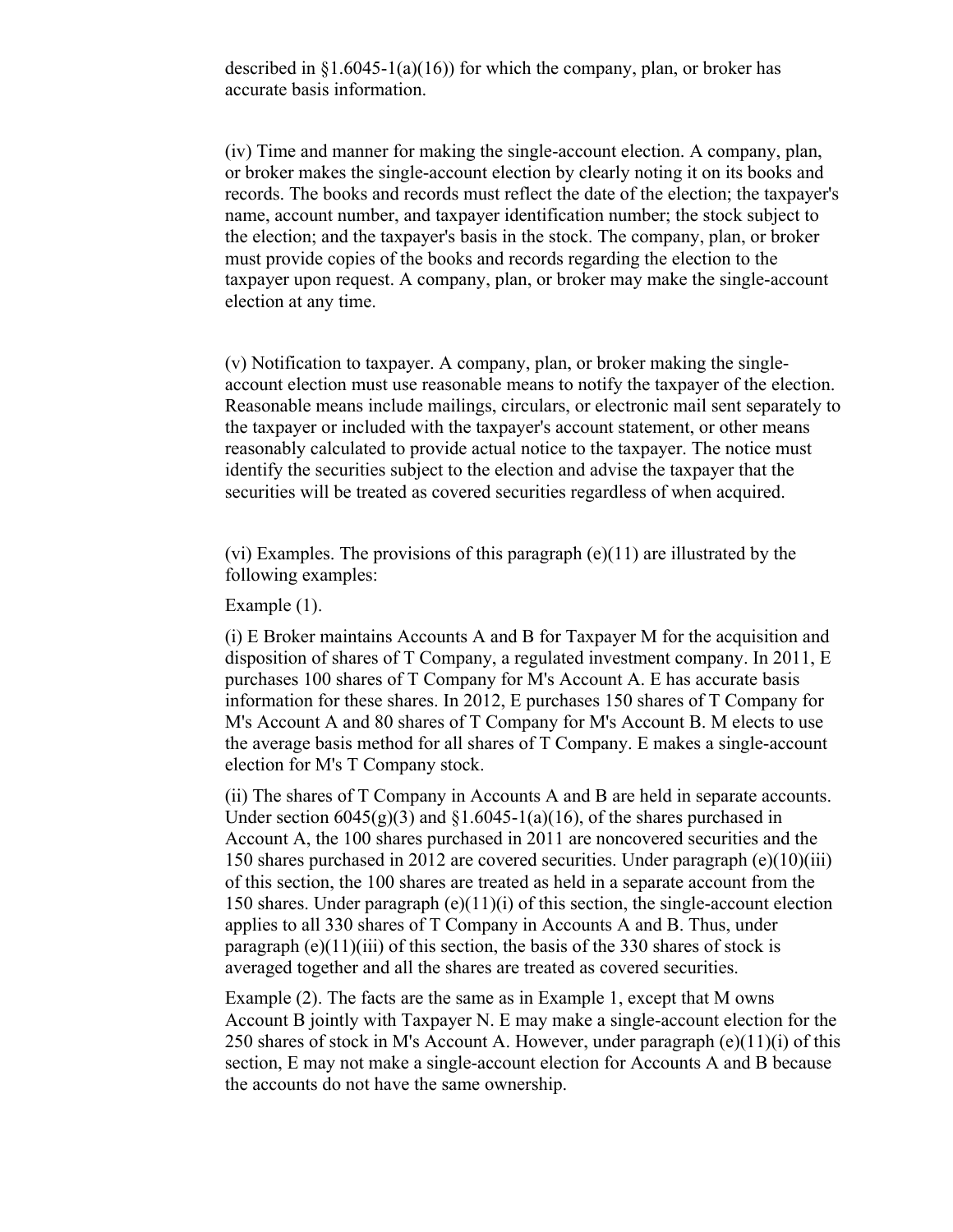Example (3).

(i) C Broker maintains an account for Taxpayer K for the acquisition and disposition of shares of T Company, a regulated investment company, and shares of V Company that K enrolls in C's dividend reinvestment plan. In 2011, C purchases for K's account 100 shares of T Company in multiple lots and 80 shares of V Company in multiple lots that are enrolled in the dividend reinvestment plan. C has accurate basis information for all 100 shares of T Company and 80 shares of V Company. In 2012, C acquires for K's account 150 shares of T Company and 160 shares of V Company that are enrolled in the dividend reinvestment plan. K elects to use the average basis method for all the shares of T Company and V Company.

(ii) Under paragraphs (e)(11)(i) and (ii) of this section, C may make a singleaccount election for the T Company stock or the V Company stock, or both. After making a single-account election for each stock, under paragraph  $(e)(11)(iii)$  of this section, the basis of all T Company stock is averaged together and the basis of all V Company stock is averaged together, regardless of when acquired, and all the shares of T Company and V Company are treated as covered securities.

Example (4). The facts are the same as in Example 3, except that K transfers the 100 shares of T Company acquired in 2011 from an account with another broker into K's account with C. C does not have accurate basis information for 30 of the 100 shares of T Company, which K had acquired in two lots. Under paragraph  $(e)(11)(ii)$  of this section, C may make the single-account election only for the 70 shares of T Company stock for which C has accurate basis information. C must treat the 30 shares of T Company for which C does not have accurate basis information as held in a separate account. K may use the average basis method for the 30 shares of T Company, but must make a separate average basis method election for these shares and must average the basis of these shares separately from the 70 shares subject to C's single-account election.

Example (5). The facts are the same as in Example 3, except that C has made the single-account election and in 2013 K acquires additional shares of T Company that are covered securities in K's account with C. Under paragraph  $(e)(11)(iii)$  of this section, these shares of T Company are subject to C's single-account election.

Example (6). The facts are the same as in Example 3, except that C has made the single-account election and in 2013 K inherits shares of T Company that are noncovered securities and transfers the shares into the account with C. C has accurate basis information for these shares. Under paragraph (e) $(11)(iii)$  of this section, C may make a second single-account election to include the inherited T Company shares.

### Example (7).

(i) Between 2002 and 2011, Taxpayer L acquires 1,500 shares of W Company, a regulated investment company, in an account with D Broker, for which L uses the average basis method, and sells 500 shares. On January 5, 2012, based on accurate basis information, the averaged basis of L's remaining 1,000 shares of W Company is \$24 per share. On January 5, 2012, L acquires 100 shares of W Company for \$28 per share and makes an average basis election for those shares under paragraph  $(e)(9)(i)$  of this section.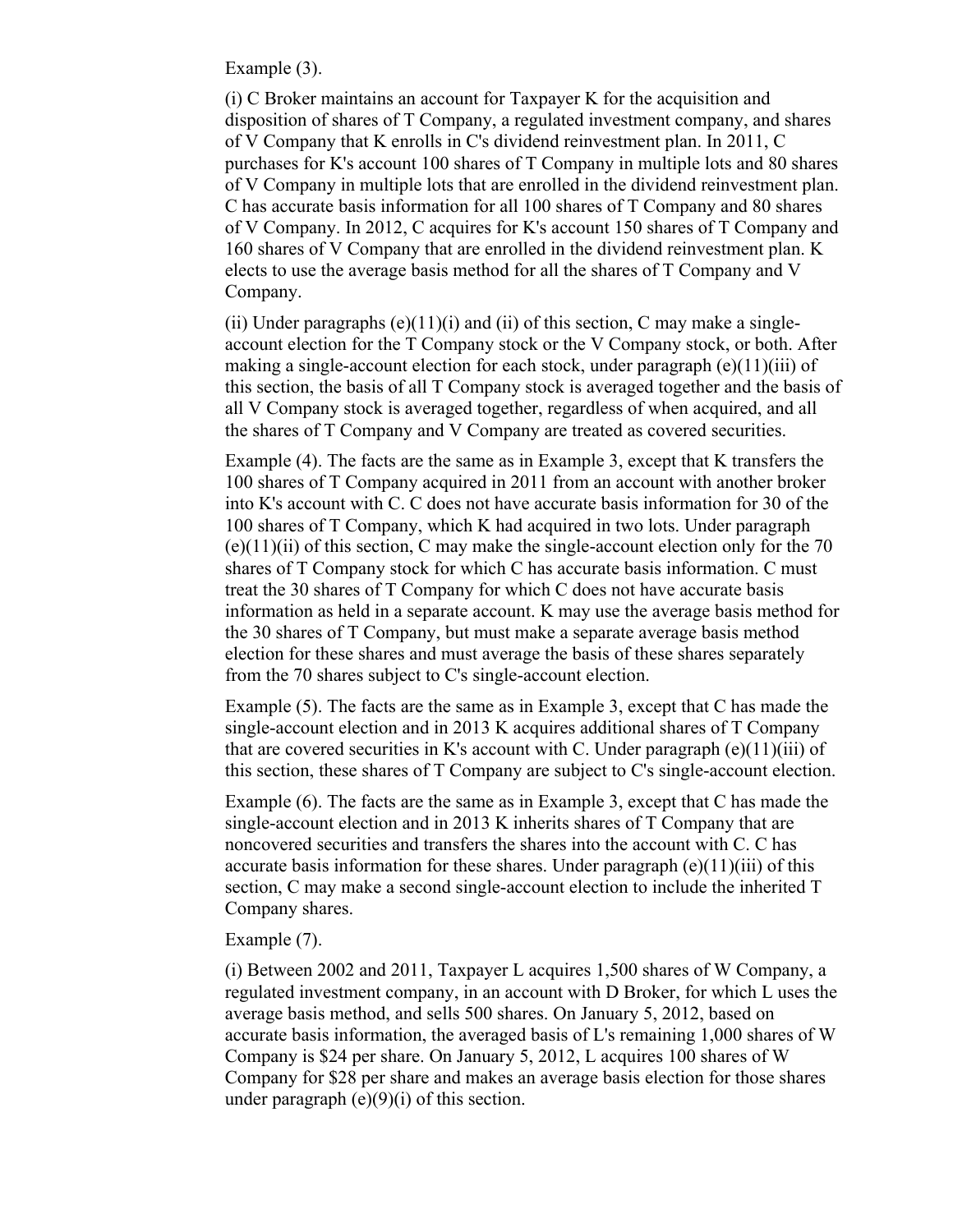(ii) On February 1, 2012, D makes a single-account election that includes all 1,100 of L's shares in W Company. Thereafter, the basis of L's shares of W Company is \$24.36 per share ((\$24,000 + \$2,800)/ 1,100). On September 12, 2012, under paragraph  $(e)(9)(iii)$  of this section, L revokes the average basis election for the 100 shares acquired on January 5, 2012.

(iii) Under paragraph (e)(11)(i) of this section, D's single-account election is void. Therefore, the basis of the 1,000 shares of W Company that L acquires before 2012 is \$24 per share and the basis of the 100 shares of W Company that L acquires in 2012 is \$28 per share.

 $(12)$ Effective/applicability date. Except as otherwise provided in paragraphs (e)(1),  $(e)(2)$ ,  $(e)(7)$ ,  $(e)(9)$ , and  $(e)(10)$  of this section, this paragraph  $(e)$  applies for taxable years beginning after October 18, 2010.

(f)Special rules. For special rules for determining the basis for gain or loss in the case of certain vessels acquired through the Maritime Commission (or its successors) or pursuant to an agreement with the Secretary of Commerce, see sections 510, 511, and 607 of the Merchant Marine Act, 1936, as amended (46 U.S.C. 1160, 1161) and Parts 2 and 3 of this Chapter. For special rules for determining the unadjusted basis of property recovered in respect of war losses, see section 1336. For special rules with respect to taxable years beginning before January 1, 1964, for determining the basis for gain or loss in the case of a disposition of a share of stock acquired pursuant to the timely exercise of a restricted stock option where the option price was between 85 percent and 95 percent of the fair market value of the stock at the time the option was granted, see paragraph (b) of  $\S1.421-5$ . See section  $423(c)(1)$  or  $424(c)(1)$ , whichever is applicable, for special rules with respect to taxable years ending after December 31, 1963, for determining the basis for gain or loss in the case of the disposition of a share of stock acquired pursuant to the timely exercise of a stock option described in such sections. See section  $422(c)(1)$ for special rules with respect to taxable years ending after December 31, 1963, for determining the basis for gain or loss in the case of an exercise of a qualified stock option.

(g)Debt instruments issued in exchange for property.

(1)In general. For purposes of paragraph (a) of this section, if a debt instrument is issued in exchange for property, the cost of the property that is attributable to the debt instrument is the issue price of the debt instrument as determined under §1.1273-2 or §1.1274-2, whichever is applicable. If, however, the issue price of the debt instrument is determined under section  $1273(b)(4)$ , the cost of the property attributable to the debt instrument is its stated principal amount reduced by any unstated interest (as determined under section 483).

(2)Certain tax-exempt obligations. This paragraph (g)(2) applies to a tax-exempt obligation (as defined in section  $1275(a)(3)$ ) that is issued in exchange for property and that has an issue price determined under §1.1274-2(j) (concerning tax-exempt contingent payment obligations and certain tax-exempt variable rate debt instruments subject to section 1274). Notwithstanding paragraph  $(g)(1)$  of this section, if this paragraph  $(g)(2)$ applies to a tax-exempt obligation, for purposes of paragraph (a) of this section, the cost